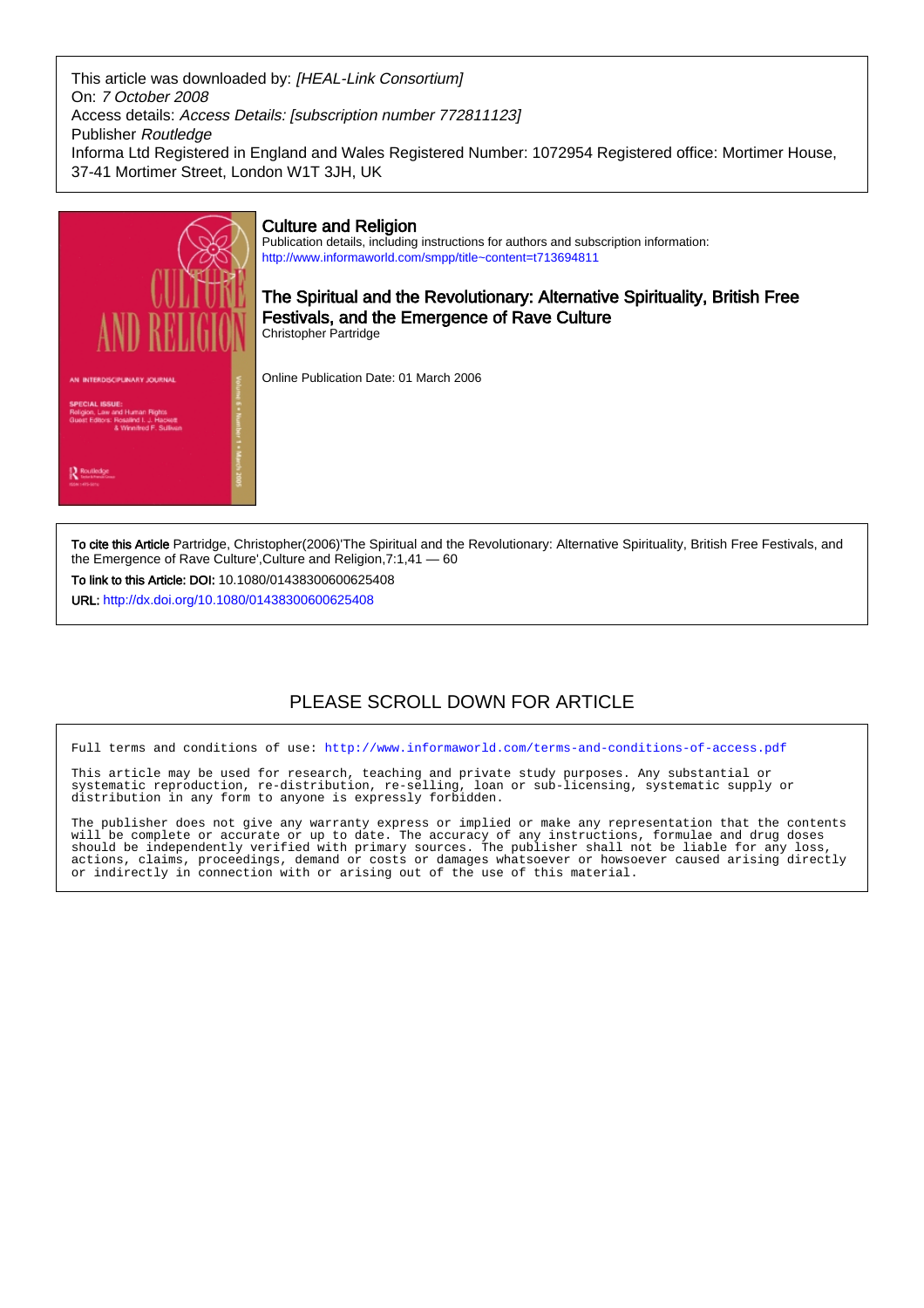# THE SPIRITUAL AND THE REVOLUTIONARY: ALTERNATIVE SPIRITUALITY, BRITISH FREE FESTIVALS, AND THE EMERGENCE OF RAVE CULTURE

## Christopher Partridge

This article examines the sacralisation of festival and rave culture. Beginning with an exploration of the British free festival as a site of countercultural ideology and alternative spirituality, it traces the spiritual and ideological lines of continuity between the free festivals that took place with increasing frequency in Britain throughout the 1970s and into the 1980s and the rave culture of the 1980s and 1990s.

KEYWORDS rave culture; free festivals; New Age travellers; Stonehenge; Glastonbury; Goa; psychedelic

## Introduction

The aim of this article is to provide an archaeology of rave spirituality, by tracing many of the central themes back into free festival culture.<sup>1</sup> While the ideas discussed have their roots in the countercultures and alternative spiritualities of the 1950s and 1960s, I maintain a distinction between the fashionable hippie culture of the 1960s and the much more countercultural, spiritually eclectic free festivals that emerged in the early 1970s.

## Alternative Spirituality and Free Festivals in Britain

Idealistic, romanticised notions of love, community, spirituality, and relationship to the land were articulated by many young people—'tomorrow's people<sup>'2</sup>—who wanted retreat from a society they perceived to be inhibited, violent, and repressive. The free festival represented a microcosm of a new, utopian community on the edges of an old, decadent, and staid society. In 1972 the first Windsor Free Festival was held and in 1974 the first Stonehenge Free Festival, the

Culture and Religion, Vol. 7, No. 1, March 2006  $\sum_{Taylor \& \text{Farahola Gro}}$ ISSN 1475-5610 print/1475-5629 online/06/010041-60 Taylor & Francis Group q 2006 Taylor & Francis DOI: 10.1080/01438300600625408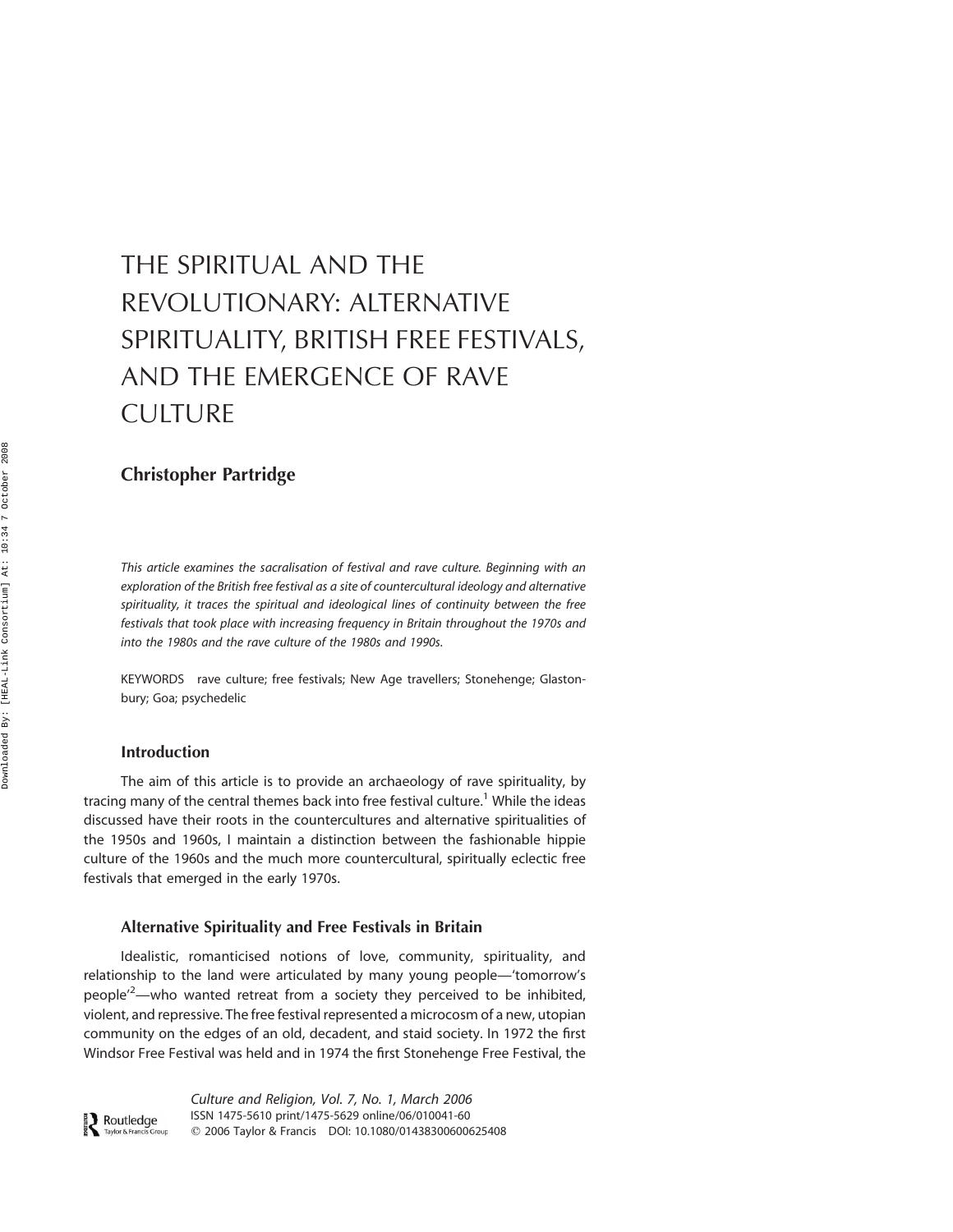latter becoming the longest-lasting annual free countercultural event (Worthington 2004). Festival goers were not members of the National Trust interested in pottering around ancient monuments, they were Pagan pilgrims interested in both music and sacred space. It was the contemporary spiritual significance of Stonehenge that attracted festival goers, its links with pre-Christian, indigenous religion investing it with power (see Stone 1999, 74). For many, at this ancient circle there is a meeting of the past and the present. At Stonehenge there was a blend of music, countercultural politics, and contemporary Pagan spirituality. Indeed, while music has always been central to free festivals, they were often much more than simply music events, music being, as Michael Clarke notes, 'only one of a variety of activities which, apart from participation in running the site, and preparing and distributing food, may include arts and crafts of various sorts, music and forms of theatre, folk dancing, fireworks and various manifestations of commitment to ecological awareness and to the occult' (1982, 85).

Held between 1974 and 1984, Stonehenge is generally acknowledged to be the most important of the free festivals. It was initiated by Phil Russell, described by his friend Jeremy Ratter as 'an English Shaman... an animist... involved in magical processes' (Stone 1996, 82). Following a vision of Christ in Cyprus (where he was born), Russell taught an idiosyncratic mysticism, which combined elements of sun worship, Christianity, and Paganism. According to Ratter (who later took the name Penny Rimbaud and co-founded the anarcho-punk collective Crass), Russell wanted to 'claim back Stonehenge (a place he regarded as sacred to the people and stolen by the government) and make it a site for free festivals, free music, free space, free mind' (Rimbaud 1981, 7). Known to his friends as Wally Hope, Russell and a group of his followers, the 'Wallies', held a small summer solstice festival at Stonehenge in 1974, following which they squatted the site in an attempt to resurrect sun worship at Stonehenge. They were arrested and lost their court case in August of the same year. The 1975 festival was resurrected to the east of the stones.

Free festivals were not, of course, the first music festivals. Not only can festivals, as cultural gatherings, be traced back many centuries, but twentiethcentury popular music festivals, held as commercial ventures, began many years before the free festivals of the 1970s, with folk and jazz events in America (Clarke 1982, 19ff). More significant for the emergence of the festival as a countercultural 'happening' were several large-scale events in the 1960s, most notably Woodstock in the United States and the Isle of Wight in the United Kingdom (see Clarke 1982, 38ff). Emerging partly as a protest against the commercialism and capitalism of the large-scale festivals, a free festival was initially a festival at which no profit was made by the organisers. However, they quickly became much more than this. The festival became a utopian model of an alternative society. It sought to be what the anarchist thinker Hakim Bey (2003) has since termed a 'temporary autonomous zone', where members freely contribute to an economy based on mutual aid rather than money. 'The nature of a free festival is just that: freedom. You can do what you like, it doesn't matter how bizarre, as long as it doesn't impinge upon other people. No moralism. No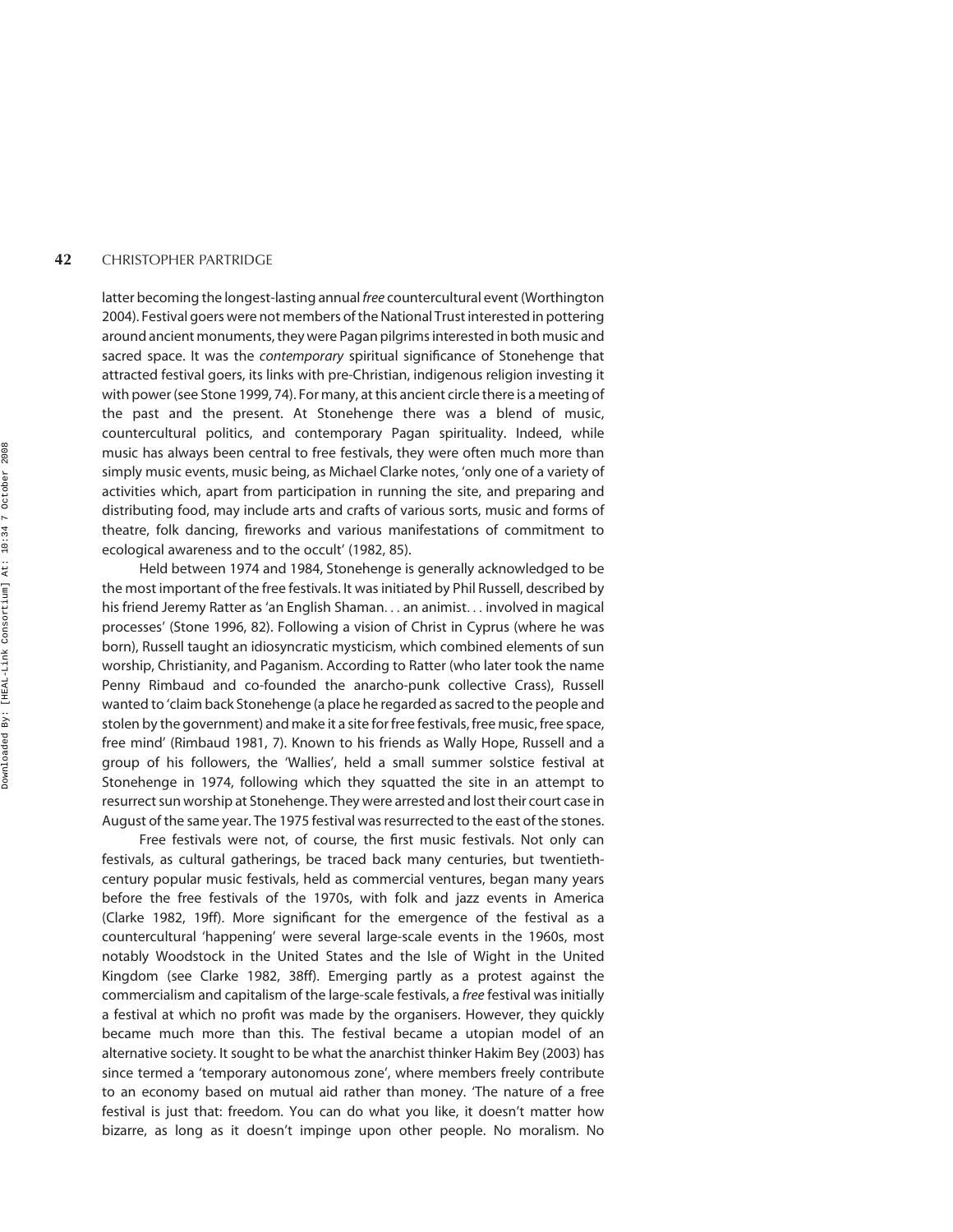prohibitions. Only the limits of common humanity, aware of our responsibility to each other and to the earth we all share' (Stone 1996, 185). Also significant were the spiritual emphases of, particularly, the festivals held at Stonehenge and Glastonbury. Following Russell, the three people principally involved in organising Stonehenge were deeply involved in counter-cultural activity and alternative spirituality: Syd Rawle, self-styled 'King of the Hippies'; Bev Richardson, a Pagan leader, who had known and was influenced by the founder of contemporary Wicca, Gerald Gardner; and John Pendragon, the producer of the festival newsletter Tribal Messenger, who clearly understood free festivals to be spiritual happenings (see Worthington 2004, 74-78).

One of the contemporary by-products of the free-festivals in the late 1970s was the 'New Age traveller.' As the free festival scene evolved, $3$  so groups of people organised their summers around festivals, travelling from one to the next.

By the end of the 1970s a regular summer circuit had been established. From May Hill at the beginning of May via the Horseshoe Pass, Stonehenge, Ashton Court, Ingleston Common, Cantlin Stone, Deeply Vale, Meigan Fair, and various sites in East Anglia, to the Psilocybin Fair in mid-Wales in September, it was possible to find a free festival or a cheap community festival almost every weekend. (Aitken 1990, 18)

Travelling this circuit, setting up festivals and, often, selling psychedelics along the way, was a band of hippies that, at the beginning of the 1980s, became known as 'the Peace Convoy' because of its increasing involvement in anti-nuclear demonstrations. It was essentially this free festival convoy that evolved into the 'New Age travellers', a countercultural community that established 'a neo-medieval economy based around crafts, alternative medicine and entertainment: jugglers, acrobats, healers, food vendors, candle makers, clothes sellers, tattooists, piercers, jewellers, and drug peddlers' (Reynolds 1998, 136). Indeed, Simon Reynolds notes that despite the concerted efforts of the authorities to terminate the nomadic lifestyle of these 'medieval brigands'4 by the end of the 1980s, some calculated that the number of travellers had reached 40,000. While this figure seems exaggerated, it is true that numbers had swollen considerably since the late 1970s (see Stone 1996, 153).

In the 1970s and 1980s many travellers promoted an idealism permeated with eclectic spiritual meaning. Hence, the label they came to bear is broadly accurate because, like the free festivals in which they had their genesis, they drew on many of the ideas and practices commonly associated with 'New Age' spirituality. Although Kevin Hetherington concedes that there was 'some resonance between the Travellers' outlook and that of the wider New Age movement' (2000, 12), there was, initially at least, much more than some resonance. Indeed, as he himself acknowledges, 'Many of the forms of religiosity and therapy associated with the New Age are of interest to many Travellers' (Hetherington 2002, 12). Moreover, his further point that 'many of these beliefs and practices are construed in modern societies as forms of rejected knowledge' (Hetherington 2002, 12) is also important, since free festival culture is concerned with the recovery of such 'rejected knowledge': a return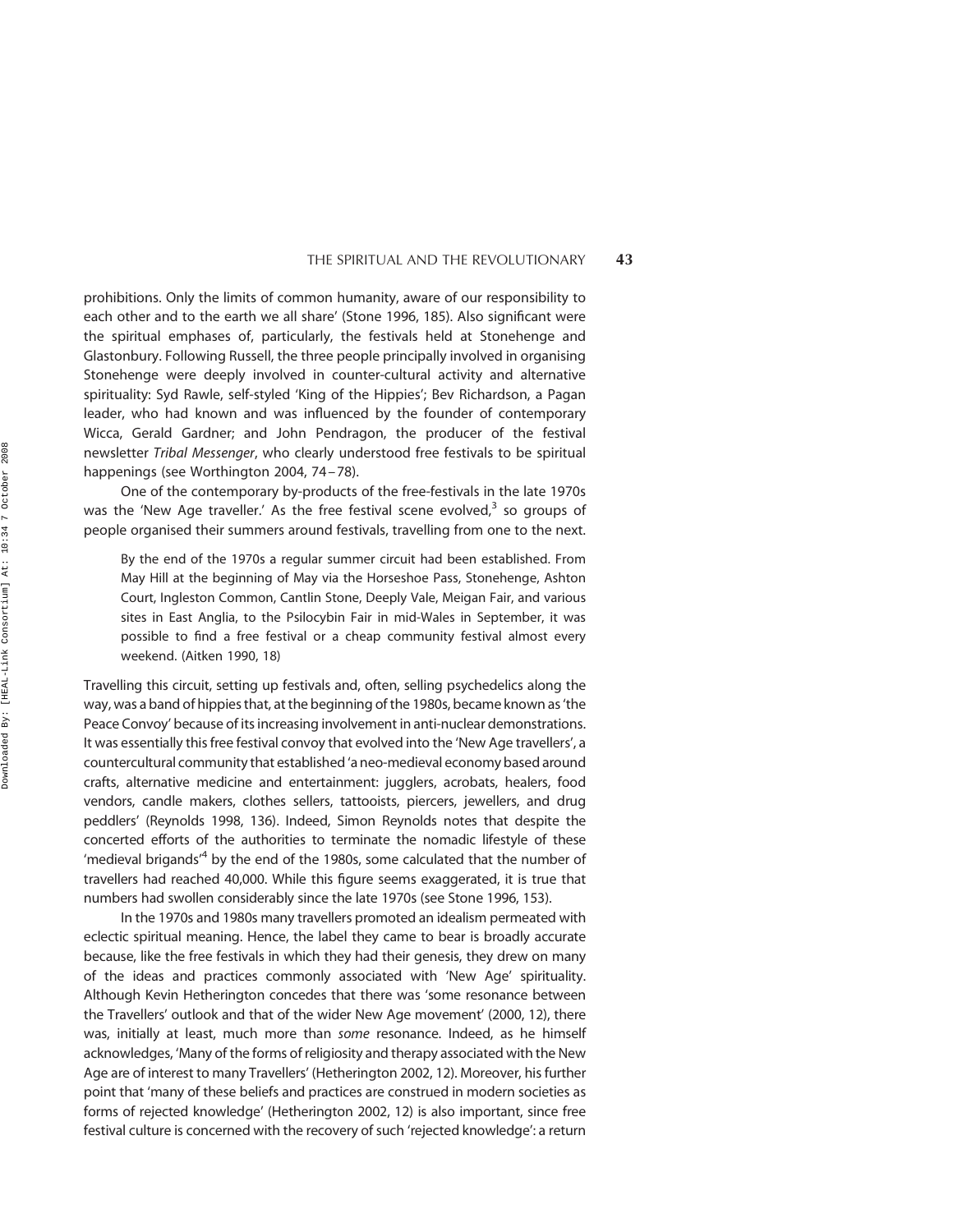to the land and to indigenous mysteries associated with the land—for example, ley lines, faery culture, spirits of place, the power of ancient sacred sites, and so on (see Stone 1999, 77ff).

## Glastonbury and the Pyramid

First held in 1970, Glastonbury Fayre, as it was called in its early days, has become perhaps the most important and well-known current music festival in the world. In the words of Michael Eavis, the Methodist organiser and owner of the farm on which it takes place, the festival is 'a kind of utopia, really, something outside of the normal world we all live in' (Eavis, in McKay 2000, 29). However, it is important to understand that, certainly in the early years, this utopia was not a secular one. In accordance with Roger Caillois' classic interpretation, which sees a festival population possessing 'recourse to the sacred' (Caillois, in Duvignaud 1976, 15), the following comment about Glastonbury 1971 in Melody Maker is not untypical: 'The freaking was wholesome. You could stand back and laugh or kneel and pray in the shadow of Glastonbury Tor...' (NME 2003, 12). And, of course, as a festival site, Glastonbury, like Stonehenge, was initially chosen because of mythical and spiritual associations. As one of the organisers put it: 'It is the very heart of this body of England... What drew these people to Glastonbury was a feeling that from this ancient, sacred place a new spirit is to spread among men. They were here to bear witness to the birth of a new era, the Age of Aquarius' (quoted in Clarke 1982, 90).

In 1971 festival organisers built the structure that has become most closely identified with Glastonbury festivals, the pyramid stage. This was a particularly explicit manifestation of early-1970s alternative spirituality, in that it is fundamentally linked to the ideas discussed in John Michell's hippie occult classic, The View Over Atlantis (1969). Michell argues that there is a 'sacred relationship' between the dimensions of Stonehenge, Glastonbury, and the Great Pyramid in Egypt. 'And so it was, for that sole reason, that... the stage was built pyramidshaped' (Sutherland 2003, 10). Based on a scaled-down version of the Great Pyramid of Giza, it was constructed in 1971 from polythene and scaffolding. Moreover, not only was it situated over a 'blind spring' on the St Michael ley line (located by dowsing) in order to tap hidden ancient powers, but the organisers, Bill Harkin and Andrew Kerr, 'rang Michell from Worthy Farm, and were advised by him to base the proportions of the pyramid on the dimensions of Stonehenge' (McKay 2000, 69). According to Michell, the Great Pyramid 'was constructed for a magical and sacred purpose, as a vehicle for transcending the material state, for travel in space, through time and into a further dimension' (quoted in McKay 2000, 70).

At a small unofficial festival in 1978, the pyramid was provided by Nik Turner and situated on the back of a flatbed truck. One of the founding members of Hawkwind the principal free festival band of the period (see Stone 1996, 210–211)—Turner had built his own pyramid stage to promote his new band Sphinx. He had even recorded some of the flute music for Sphinx's album in the Great Pyramid at Giza. Indeed, because Turner regularly played at free gatherings and donated this collapsible stage,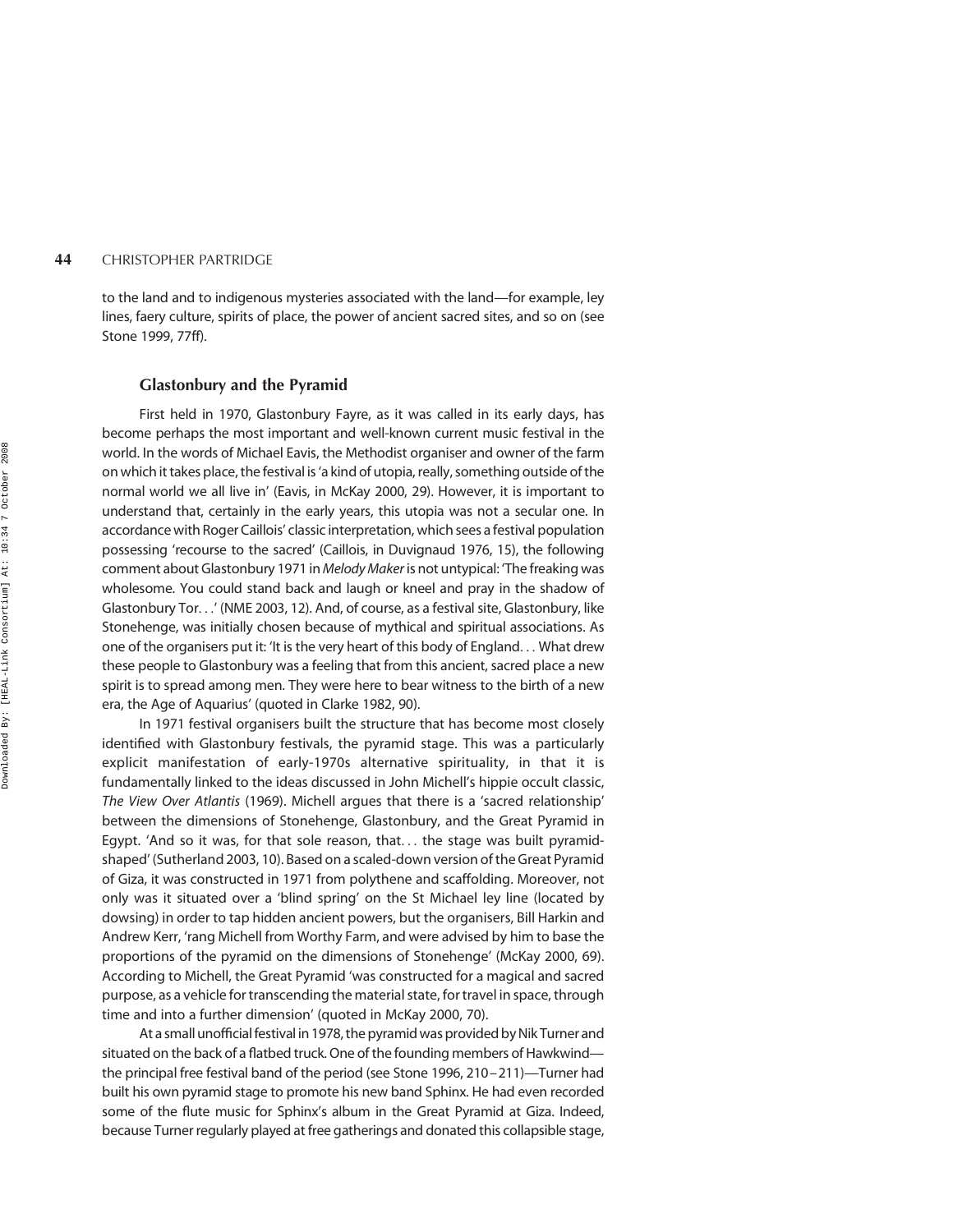the pyramid and all that it symbolised was a regular feature at free festivals until the mid-1980s—particularly at Stonehenge.

Although the countercultural element at Glastonbury Festival has been eroded in recent years, it remains an alternative cultural and spiritual event for many attendees—something that has always been a protected feature of Glastonbury. Tim Beckerley's report of the 2002 festival includes the following description of activities in one of the areas of the site known as 'the Green Fields':

A 12 feet high wickerwoman, a field full of tipis, a rest garden, healing workshops, innovative arts and crafts, alternative energy, yoga classes, the Greenpeace tent, veggie stalls, you get the picture. At the end of site there is a small, undulating field with a stone circle for those who wish to marvel at the midnight firework displays, watch the sun rise at four in the morning or to get away from the crowds and just chill. The Green Fields are composed of a self-confident community of kindred spirits... There is a tangible sense of peace and calm amid the myriad of sounds and music emanating from the festival. It would be easy to poke fun at this mix 'n' match of vibrant spontaneity and miscellaneous spirituality, but many of the Green Fielders wish to live a self-sustainable and natural existence away from the materialistic, money-driven trappings of western society—and they offer a tangible glimpse of alternative possibilities. (Beckerley 2003, 10)

The particular spiritual significance attributed to Glastonbury town and the surrounding area, which contributed so much to the early festivals, has continued into 'rave' culture. Several producers of rave are explicitly inspired by the area, particularly the Tor. Indeed, water from Glastonbury was used by the Star Children (trance musicians) at Return to the Source, a London trance club, in order to 'cleanse the venue's energy, creating sacred space before the club opens' (Star Children 1997, 44). Trance musicians Avatara comment that their 'secret retreat is located in Glastonbury, believed to be the heart chakra of the Earth and the strongest convergence of ley lines in Europe. One of these ley lines runs directly from Glastonbury Tor down through our studio' (Avatara n.d., 27). The spiritual symbols, mythologies, ideas, and sacred spaces that had inspired free festival culture reappeared in rave culture (see Boltwood 1997; Stone 1996, 219–222; Universal Sound 1997). In other words, there is a discernible continuity of spiritual ideas between the two cultures. To further understand this continuity, we need to follow other lines of thought, the first of which is psychedelic.

#### Psychedelic Trance Culture: The Goa Connection

There are several trails of evidence for the continuity between psychedelic hippie culture and certain aspects of 1980s and 1990s rave culture (see Davis 2004; Hutson 1999; Reynolds 1997; Rosenberger 1990; Saldanha 2004; Stone 1996; Whiteley 1997). One CD, for example, mixes dance music with the words of psychedelic guru Timothy Leary (1997); there are a range of groups and musicians who betray the influence of earlier psychedelic and festival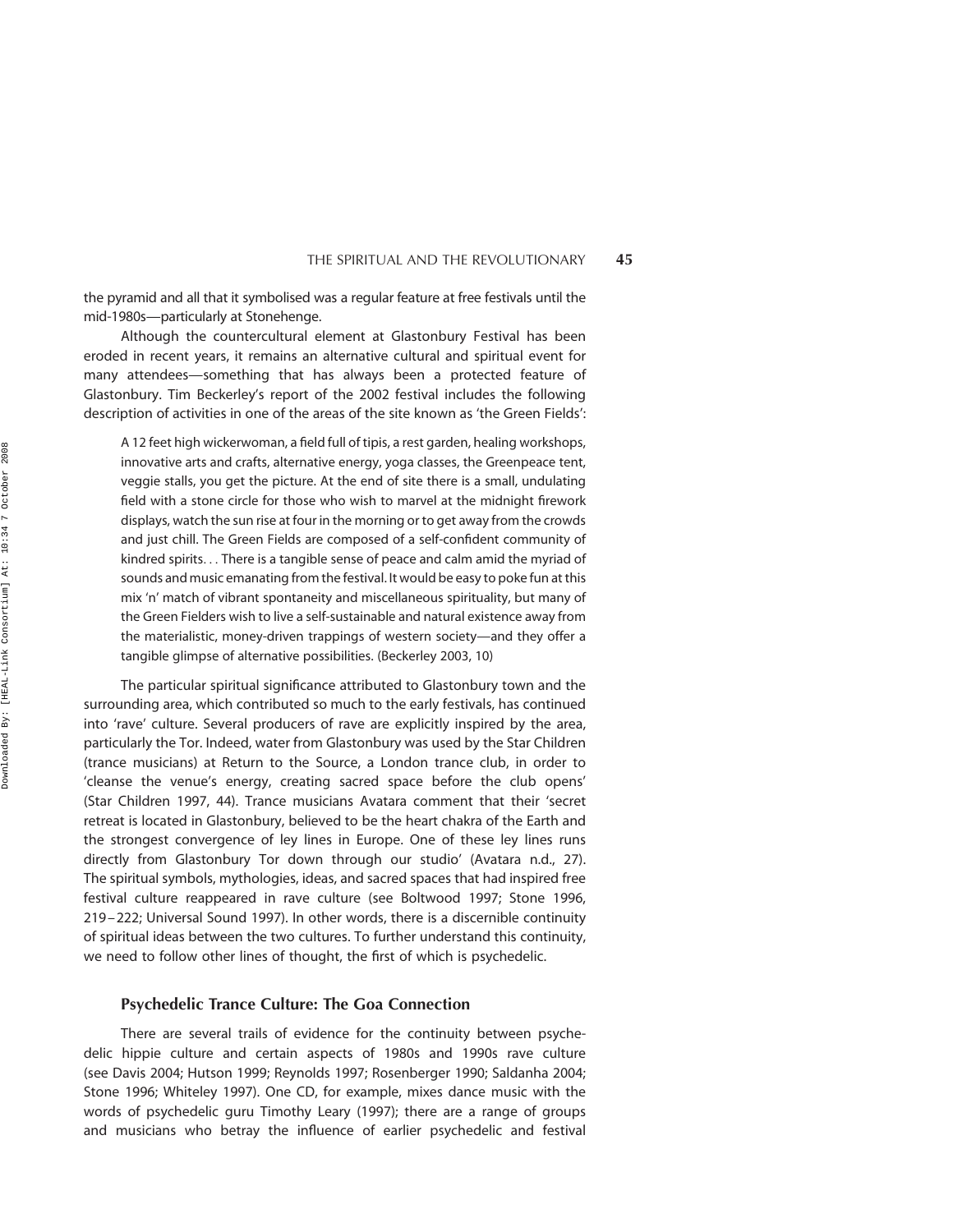countercultures; and, most significantly, there is a geographic connection between hippie festival culture and recent psychedelic rave culture, namely Goa on the South West Coast of India. A Portuguese colony until 1961, this Christian state in India to which many hippies travelled in the 1960s and 1970s became, in the 1980s, a utopian destination for the devotees of another form of western spirituallyinformed popular culture. Psychedelic festival culture was transformed into Easternised psychedelic rave culture.

'Of all dance cultures, the Goan-inspired trance movement has most faithfully stuck to its anti-establishment roots... Education, globalism and spiritualism [sic] run deep in the trance scene' (Osborne 1999, 295 – 296). The roots of trance lie deep in the soil of festival culture, as well as in the extended, energetic music of bands such as Hawkwind, the dub reggae scene (which was evolving in the United Kingdoms from the mid-1970s onwards), and the avant-garde electronic music of groups and artists such as Brian Eno, Cabaret Voltaire, Tangerine Dream, Klaus Schultze, Kraftwerk, and Can.<sup>5</sup> As a particular musical genre, however, it can perhaps be traced to a man simply known as Goa Gil—'an old psychedelic warrior from the Haight Ashbury' (Davis 2004, 259). Having worked as a DJ in Goa throughout the 1970s (playing rock and reggae), in the 1980s he decided to experiment with the post-punk electronica coming out of Europe. Sharing ideas with the international community of DJs working in Goa and influenced by Indian classical music, Gil developed a new Easternised form of electronica. Trance producer Ray Castle describes the Goa scene in the mid-1980s:

The freaks and the hippies used to collect the most mind-boggling psychedelic dance music they could find and bring it to India and play it at these parties, and we used to exchange this music... In the old days we used to call it 'special music'. It was very obscure and it was very hard to get your hands on. You were a real connoisseur or collector, and Goa was a kind of fraternity of the obscure, weird psychedelic music collectors getting together, getting stoned, and getting off on the music; and sharing each other's music, exchanging it, copying it, and making parties out of it. (Castle, quoted in Cole and Hannan 2003)

Goa Gil was at the centre of this culture, developing his own brand of dance music. Inspired by the use of LSD particularly—which, as in free festival culture (some, such as Russell, used it as a sacrament), had become central to many of the Goan beach parties/raves—psychedelic trance emerged as the most popular and influential genre. As Ben Osborne notes, 'catering for cheap drugs, the ultimate Goan pilgrimage is to a Full Moon party. Here you can trip to the deep throb of electronic music until the first rays of the Asian dawn lift the dew from the palm leaves... [Goa] became a fixed stop-off point on the international party trail from Ibiza to Amsterdam, New York, and Mikanos, but differed from these scenes largely through its base in psychedelic drugs' (1999, 113-114).

That said, it was not just the pulse of the beat and the hallucinogens that made Goa trance 'special music'—there was also a sense of transcendence; a sense that the music was connecting dancers to that which was beyond the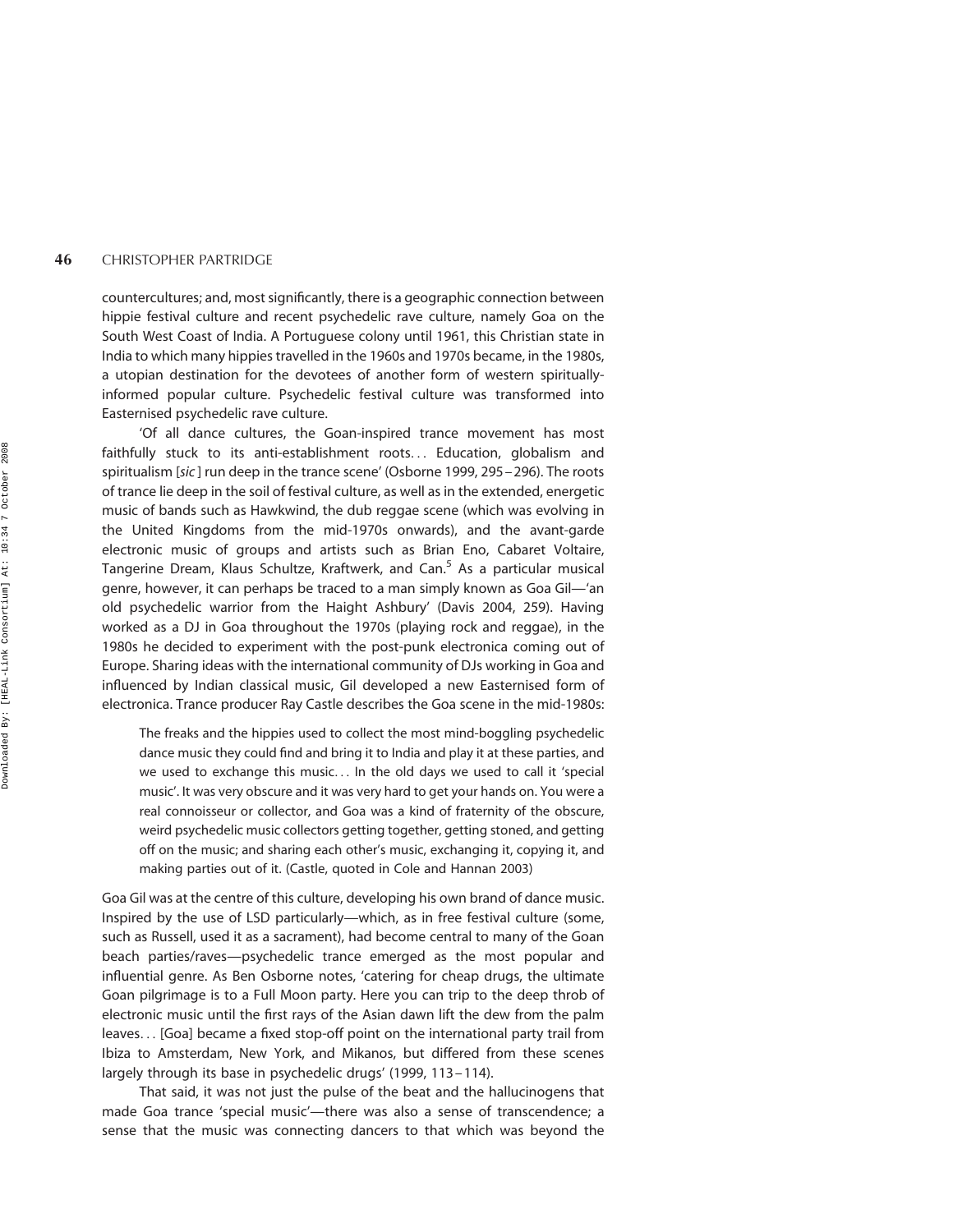mundane; a sense that, like their free festival predecessors, they were gathering as an alternative community. Goa trance was mystical music, a rave was a satsang, the DJ was a guru (see Davis 2004, 262 –263). One fan remembers Goa Gil looking like 'a Sadhu', who, when he plays, 'puts a Shiva in front of him and incense sticks'. This fan even goes so far as to state that he 'really was a religious leader' (Bussmann 1998, 134). As we will see, the Goa DJ adopts a guru-like, even shamanlike, role, in which they were often understood to guide dancers on a spiritual journey during the course of an all-night party.

At the heart of the early trance scene was Raja Ram (Ron Rothfield), $6$  an Australian musician, who was a member of Quintessence, an Indian-inspired psychedelic band that played at the initial Glastonbury free festivals (1970 and 1971). As with Goa Gil, the praise Raja Ram receives goes beyond that which would normally be given to a DJ. He is not just a great DJ, says one fan, but 'Raja Ram is the most inspiring person I ever met' (Bussmann 1998, 134). I am not arguing that people actually worshipped DJs in Goa or that they responded to them as other Westerners in India were responding to gurus such as Satya Sai Baba. I am simply noting that, within the early Goa trance scene, the relationship between the raver and the DJ was significant, and often spiritually charged. Jane Bussmann hints at this in her popular overview of dance culture: 'Those who stuck with [trance] went totally hippie: instead of the middle ground of the odd Nehru shirt and a pair of sandals, they went deep into the trance with a bindi on their bonce. Goa seemed an appropriate destination for the mystical raver' (1998, 108).

Hence, in this early shift from free festival culture to Goan free party culture, while the music changed a little—as popular music does—the psychedelic, spiritually eclectic culture remained intact: 'there is a strong correspondence between... ritualistic dance ceremonies and the nomadic lifestyle of the East– West hippie traveller cult, which has been a major influence on contemporary techno music' (Insectoid 1997, 50). This is conspicuously evident on most, if not all, CDs released on early trance labels such as TIP, Flying Rhino, and Return to the Source—the covers and titles of many tracks consistently feature explicit references to spirituality and psychedelia. For example, on Return to the Source products (tee-shirts, CDs, posters, flyers, etc.), images of the Buddha are ubiquitous, as are those of Hindu deities, and track listings frequently include references to shamanic, Pagan and psychedelic themes. Similarly, the covers of the Goa Trance compilations all have pictures from Hindu mythology.

Interestingly, the followers of the Indian guru Rajneesh/Osho have strong links with some forms of contemporary dance culture, particularly the trance music scene. The energetic, convulsive dancing followed by periods of calm— 'dynamic meditations'—for which they were well known were often accompanied by techno and ambient music. More significant still, since the 1960s, followers had lived on Ibiza and had advocated the use of ecstasy as an aid to the development of community and personal spirituality, including dynamic meditation. According to Bussmann, the followers 'were trance dancing and practising free-love culture before it made the most unexpected transition to the bleak British inner cities.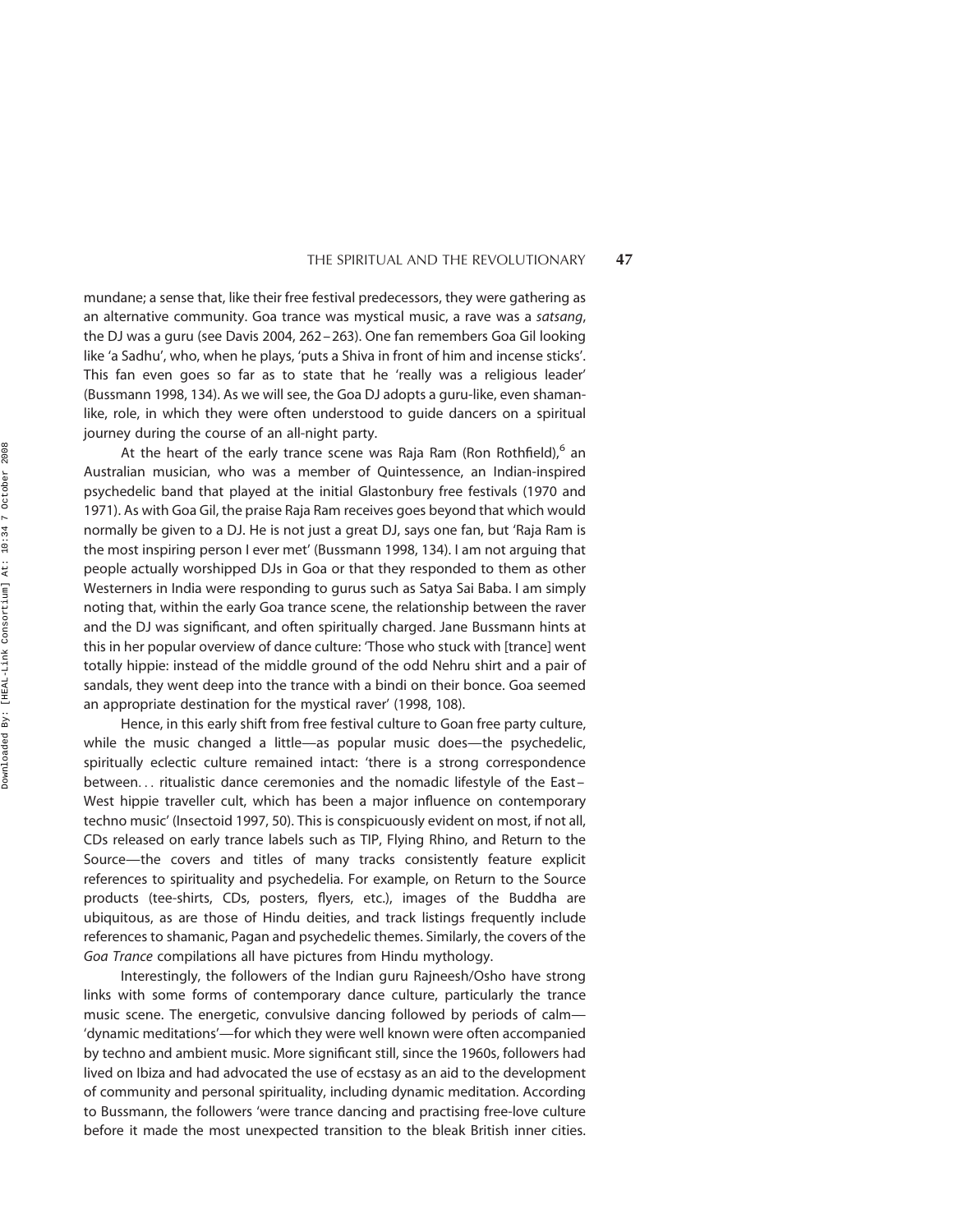Clubbers were impressed by what they saw' (1998, 3). D'Andrea is more explicit concerning the significance of the Osho movement for western rave culture. Following the closing of Osho's ashram in Oregon,

many sannyasins returned to Ibiza... While participating in the nightclub life, they also introduced New Age techniques from the USA, including the use of MDMA for meditation and body therapies. Although 'ecstasy' was already known in European gay and anti-psychiatric circles, it was through the interaction between the sannyasins and late-1980s clubbers in Ibiza that MDMA became an explosive discovery for European youth... The phenomenon flowed from the underground to the mainstream, from Poona, to America, too Ibiza, to London, to the world. Within multiple flows of alternative subjects, objects, and imaginaries across East and West, Osho sannyasins were a bridge between the 1960s counterculture and the 1990s Techno movement. (D'Andrea 2004, 244)

## Cultural Eclecticism and the Significance of Indigenous and Pagan **Spiritualities**

Much early psychedelic spirituality at Goa was, as might be expected, inspired by Indian religions. However, as with contemporary psychedelia generally (Partridge 2003; 2006, ch. 3), so psychedelic trance became increasingly more eclectic. Indeed, the Goa DJ Ray Castle had, in 1987, begun organising trance parties in Europe under the name of 'Pagan Productions'. Similarly, as trance culture travelled to Australia, initially becoming established at the Northern New South Wales hippie destination of Byron Bay, it became less Indian and more Pagan. I am not suggesting that the alternative spiritual mix was not evident at Goa—even Goa Gil understood trance as 'the revival and awareness of ancient tribal practices' (Cole and Hannan 2003)—only that as the location changed, the balance of spiritual ideas shifted. As trance travelled from the beaches of Goa to the West it became more Pagan/Shamanic and earthcentred, often focusing on the indigenous religious traditions of the area (e.g. Aboriginal in Australia, Celtic in the United Kingdom, Native American in the United States). Hence, as it came to the West, it increasingly reflected its neo-Romantic, freethinking, utopian predecessor, the free festival. Castle certainly makes much of the notion that trance is a revival of Pagan and tribal cultures: 'Like the Aborigine, eons ago, that contemplated the planetsphere, whilst hitting their sticks, blowing through a pipe (didgeridoo). These open-air, wilderness, tribedelic, pagan-like parties (rituals) are along this line of primordial communion' (Castle, quoted in Cole and Hannan 2003). In a similar way to free festival organisers and musicians, such as Russell and Turner (Stone 1996, 80–99, 218–219), those who were involved in free parties insisted that 'the dance space in trance-dance parties is a sacred space. It is a form of meditative collective spiritual worship. It is a reconnection with the elemental, primordial rhythms of organic, cosmic life force' (Insectoid 1997, 50). This shift from the spiritual emphases of earlier hippie trance culture to those of contemporary rave culture is reflected in the music, in that Eastern sounds typical of Goan music (e.g.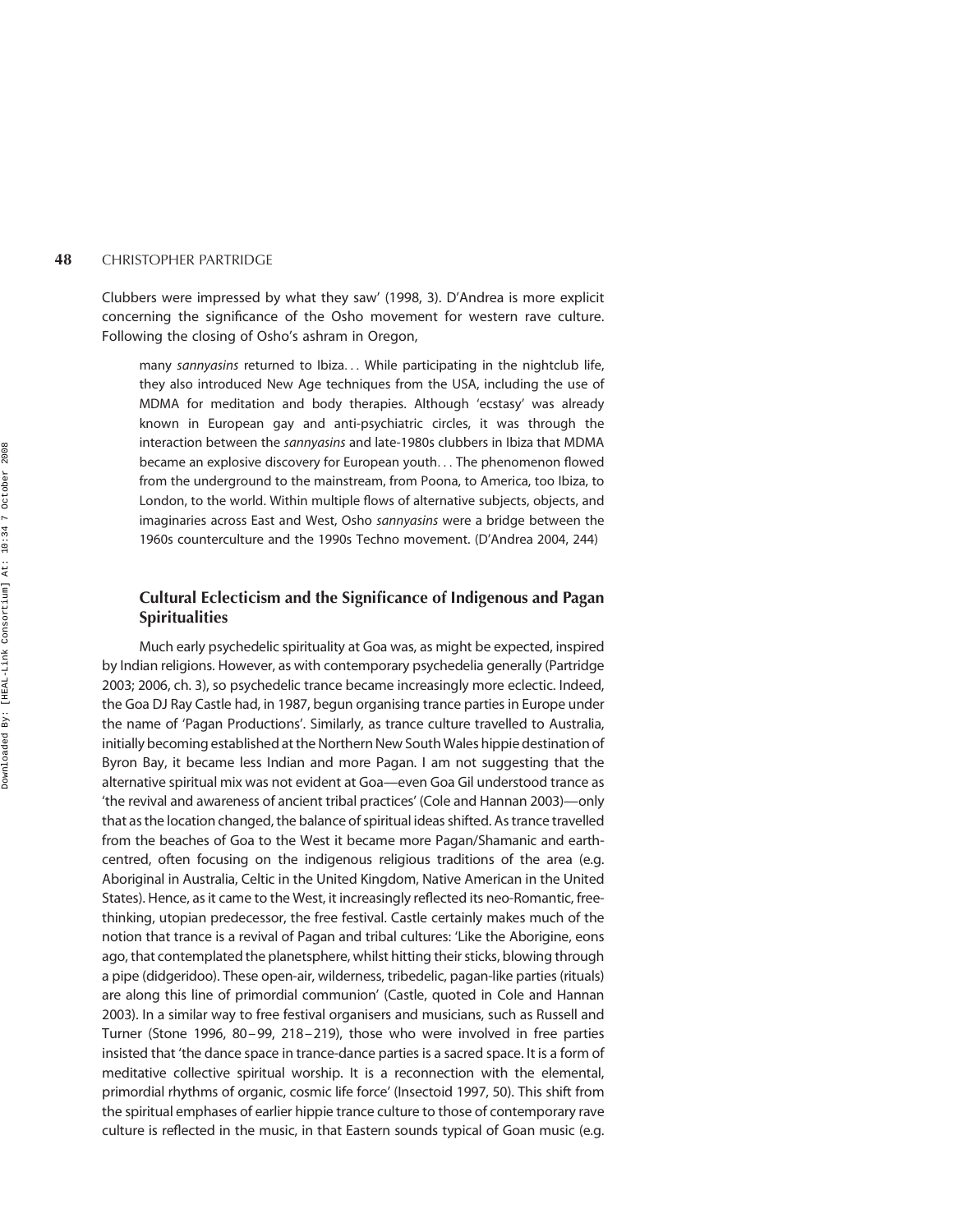Islamic and Indian singing, the tambura, the sitar, and the tabla) were supplemented and even replaced by explicitly Pagan singing (for example, Cat Von Trapp's [1997] 'Reaper Girl'), samples of the singing of indigenous tribal peoples (for example, Ceba's 'Sky Spirit' [1997], Insectoid's 'Tribadelic Nomads' [1997], Zion Train's 'Shaking Tent' [2000], and the more commercial music of Deep Forest), or the sound of indigenous instruments, especially the didgeridoo (e.g. the music of Dr Didge, Insectoid's 'Tribadelic Nomads' [1997], and Tribal Drift's 'Transmutation' [no date] and 'Ants' [1995]). Indeed, when I saw Tribal Drift, they included, not only didgeridoos (of which there were several), but numerous visual, musical, and verbal references to indigenous cultures.

Hence, although there was still much that was spiritually Eastern in 'rave' music, increasingly more earth-centric, indigenous, Pagan and, indeed, eco-conscious content was expressed: for example, System 7's 'Manik Shamanik' (2001), Another Green World's 'On Lydia's Sixth Moon' (no date), Rhythm of Space's 'Yggsdrasil' (no date), and The Knights of the Occasional Table's albums Knees Up Mother Earth (1993) and The Planet Sweet (1995).

## Terence McKenna and Rave Shamanism

Just as Des Tramacchi discovered that in Australia 'Neo-pagan spiritualities have... exerted an influence on *doof* (Australian outdoor raves) ideologies, Chaos Magick and symbolism being particularly prominent' (Tramacchi 2000, 203), so in the United Kingdom Simon Reynolds has observed that, 'instigated by anarchomystic outfits like Spiral Tribe and by neo-hippie travellers on the "free festival" circuit... the techno-pagan spirit' evolved. Spiral Tribe, he points out, 'preached a creed they called Terra-Technic, arguing that the ravers' non-stop ritual dancing reconnected mankind with the primordial energy of the Earth' (Reynolds 1997, 159; see also 1998, 134-154). Again, the DJ becomes a shaman, 'a kind of channeller of frequencies and beats to massage and activate the unconscious and the superconscious via ecstatic, meditative, trance-dance—which becomes a form of euphoric, collective catharsis' (Castle, quoted in Cole and Hannan 2003). Indeed, there are several artists who make this DJ–shaman connection explicit, such as Tsuyoshi Suzuki (Shamanic Trance: Dada Funk Mix 1996), Mark Allen (Shamanic Trance: Psiberfunk Mix) and Shamanic Tribes on Acid (1997 and 1998).

What might be termed 'rave shamanism' or, more broadly 'technoshamanism' (see Hutson 1999, 60–63) has been promoted by Fraser Clark and, particularly, Terence McKenna. Indeed, McKenna is, arguably, the most important thinker to have had a formative impact on psychedelic rave culture.<sup>7</sup> The Shamen, for example, explicitly promote McKenna's philosophy, even including his narrative on their most popular album, Boss Drum (1991). Similarly, bands and producers such as Mixmaster Morris (e.g. Irresistible Force 1992), the Mushroom Band (1994), Space Time Continuum, and Zuvuya are conspicuous in their appreciation of him. Zuvuya have even recorded two albums with McKenna, Dream Matrix Telemetry (1993) and Shamania (1994).<sup>8</sup> McKenna's The Archaic Revival (1991) and Food of the Gods (1999)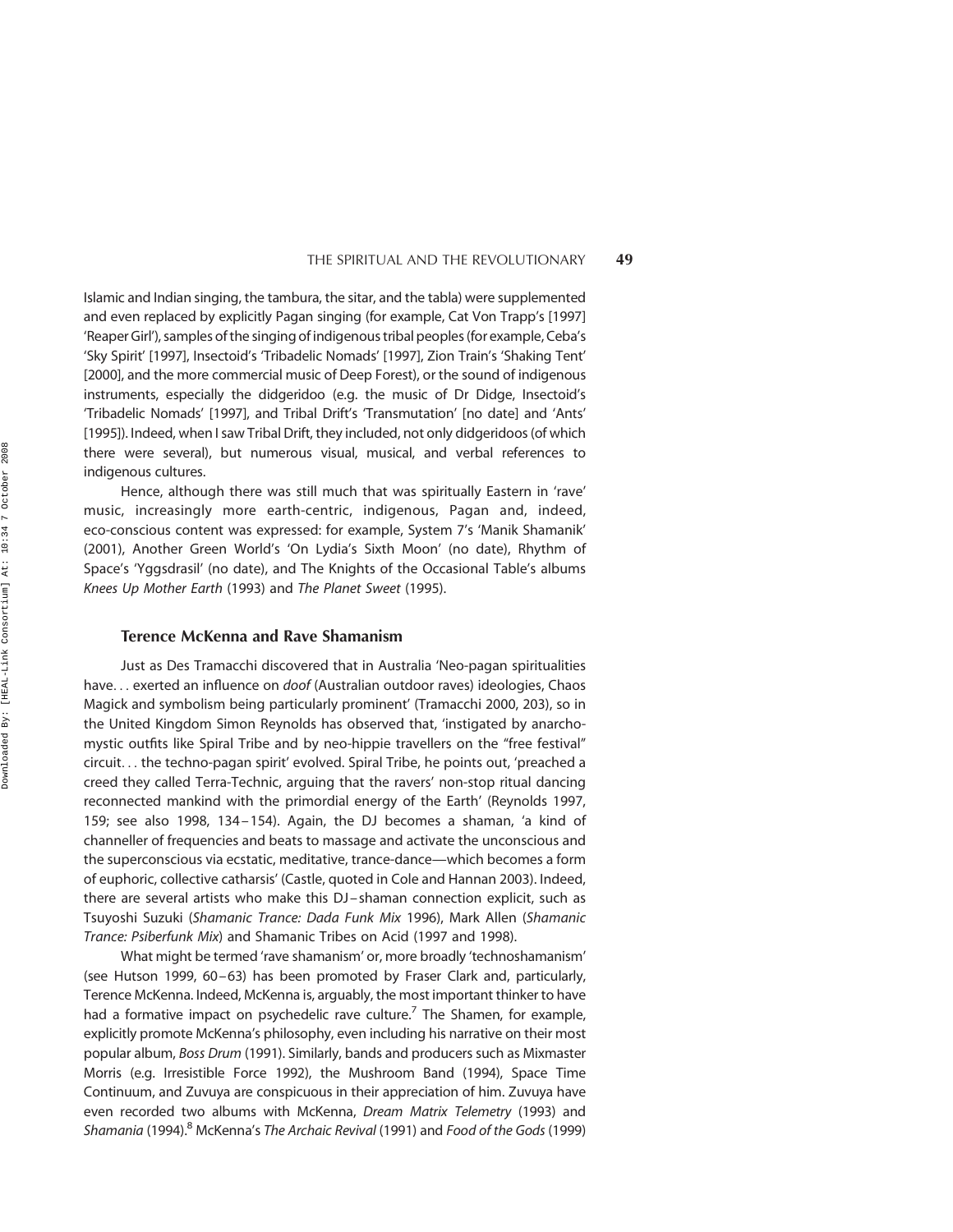have had a pervasive influence on those interested in dance and psychedelics. Tramacchi's research in Australia supports these observations: 'all my informants were familiar with the work of Terence McKenna, a highly charismatic spokesperson for the psychedelic community, who encourages the exploration of the traditional shamanic tryptamine hallucinogens... as an essential element in an "archaic revival"' (2000, 202–203).

Sometimes described as 'the intellectual voice of rave culture' (Lindemann 1999), McKenna had a degree from the University of California at Berkeley in Shamanism, Ecology and Resource Conservation. He developed many of his ideas travelling in Asia and South America, often with his brother Dennis, seeking to learn as much as he was able about shamanism and what he calls 'ethnopharmacology'. Although he died on 3 April 2000 from brain cancer, he continues to be, as he had been for over 25 years, the principal exponent of a mycologically oriented psychedelic philosophy of religion and culture, which argues that the evolution of human consciousness was induced by the ingestion of hallucinogenic mushrooms, the spores of which may have originally travelled through space—and may even have been created by extraterrestrial beings (McKenna 1986, 14; 2003). However, his principal argument is that humans have a fundamental and important relationship with mushrooms. Furthermore, not only are we self-reflective beings because our early ancestors ate hallucinogenic mushrooms, but we are thereby also 'spiritual' beings. There is a chemical origin to the sense of the sacred in human history. Powerful, induced visionary experiences caused humanity to look beyond the physical world and to interpret life religiously. Organic psychedelics, used spiritually by some indigenous cultures, are 'the real missing link' in human evolution.

The recovery of all that psychedelics offer, spiritually and intellectually, is what McKenna refers to as 'the Archaic revival' (McKenna 1991). The point to note is that McKenna believes contemporary psychedelic rave culture to be central to the Archaic revival. From the 1960s, through the countercultures of the 1970s and 1980s, we see the widespread return of western culture to its ancient psychedelic, shamanic foundations: 'Since the 1960s, the spread of popular cults of trance and dance, such as disco and reggae, is an inevitable and healthy counter to the generally moribund form religious expression has taken on in Western and hi-tech culture.' He continues: 'The connection between rock and roll and psychedelics is a shamanic connection; trance, dance, and intoxication make up the Archaic formula for both religious celebration and a guaranteed good time' (McKenna 1999, 63).

Needless to say, this articulation of a psychedelic continuity between premodern 'tribalism', indigenous spiritualities, festival counterculture, and rave connected well with the ubiquitous emphases of emergent dance culture. Pagan, countercultural, and eco-spiritual ideas within contemporary rave culture are clearly continuous with an older subculture. Indeed, following McKenna, Fraser Clark explicitly sought to inject rave culture with hippie idealism and Pagan spirituality. As Collin recalls, 'Clark... believed that the house scene was a contemporary version of the ancient dance-drug rituals of tribal shamans (perhaps his greatest success is that this idea has passed into popular currency and is endlessly repeated by those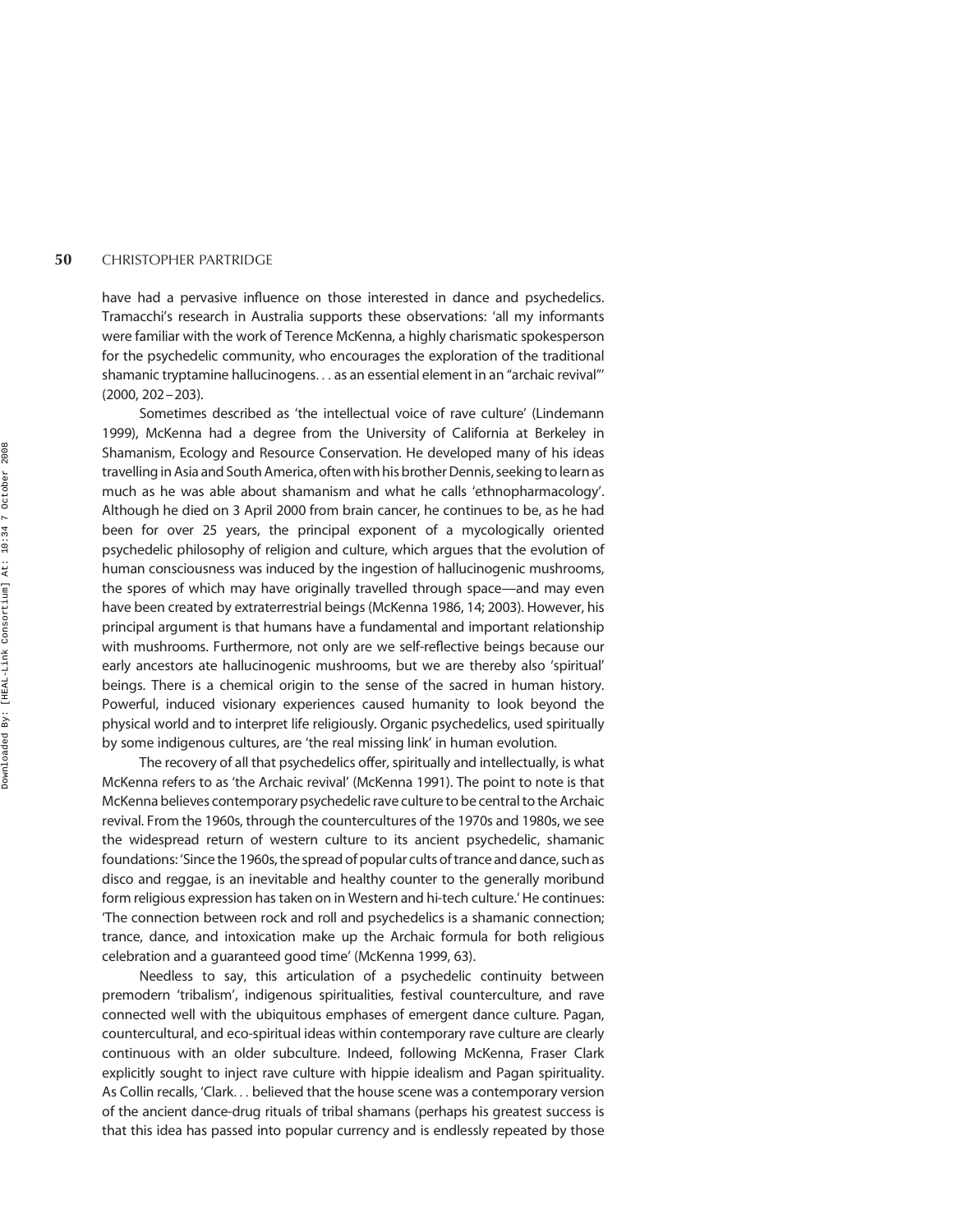attempting to discern the "meaning" of house culture)... Clark also had a romantic vision of a New Age Britain revitalised by pagan energies generated by a fission between the house generation and the green movement' (Collin 1998, 191). In Clark's words: 'As the depression in the dominator system deepens into final collapse, the cooperative free festy/rave/squatter/new new age/techno tribal traveller cross-over counter-culture will grow unstoppably into the new dominant goddess-worshipping techno-tipi dwelling eco-culture that will inherit a cleaned planet' (quoted in Collin 1998, 191). A psychedelic, shamanic, utopian, eco-eschatology!

## Rave Shamanism and Spiral Tribalism

Backtracking a little, I want to draw some lines of thought together and trace an explicit ideological and spiritual path from the free festival scene of the 1970s and 1980s to the free party scene of the 1990s.

By the end of the 1980s, free festival and traveller culture was struggling. Indeed, as Donovan Wylie's disturbing collection of photographs charting the progress of a group of travellers during the 1990s shows (Wylie 1998), and as ex-travellers I have spoken to bemoan, some elements within the community began to decline into heroin dependency, alcohol addiction, and violence. As one traveller reflects, 'At one time smack [heroin] wasn't tolerated on the road at all... Certainly on festival sites, if anybody was selling or even using it, they were just put off site, full stop' (Carey 2000, 19). However, eventually, as the countercultural magazine SQUALL recorded, 'Heroin... found the younger elements of a fractured community prone to the drug's clutch and its use spread amongst travellers like myxomatosis' (Carey 2000, 19). Although the spiritualities and ideals of some travellers and festival organisers seemed to remain intact, the communities declined and many became disillusioned as a result of those whose increasing addiction led to crime and other forms of antisocial behaviour. Added to this was the persistent police action against free festivals. Travellers in particular suffered. The nadir of relations with the authorities was the notorious 'Battle of the Beanfield' on 1 June 1985, during which the police brutally attacked and arrested (falsely arrested, Winchester Crown Court found in 1991) members of the Peace Convoy travelling to set up the Stonehenge Free Festival (Stone 1996, 152–161). Kim Sabido, a reporter at the scene, made the following comment: 'here on this field has been some of the most brutal police treatment of people that I've witnessed in my entire career as a journalist' (Stone 1996, 159 ). 'There must be a public enquiry into the police's behaviour' (Festival Eye 1995, 8). There never was. As one traveller commented: 'It turned all of us and I'm sure that applies to the whole travelling community. There was plenty of people who had got something very positive together who came out of the Beanfield with a world view of fuck everyone' (Carey 2000, 18). Consequently, 1984 proved to be the last free festival at Stonehenge.

Hence, by the end of the 1980s, the situation was very different from that in the 1970s. Nevertheless, the embers of the free festival spirit still glowed, and would soon ignite again. As we have seen, a new cultural phenomenon was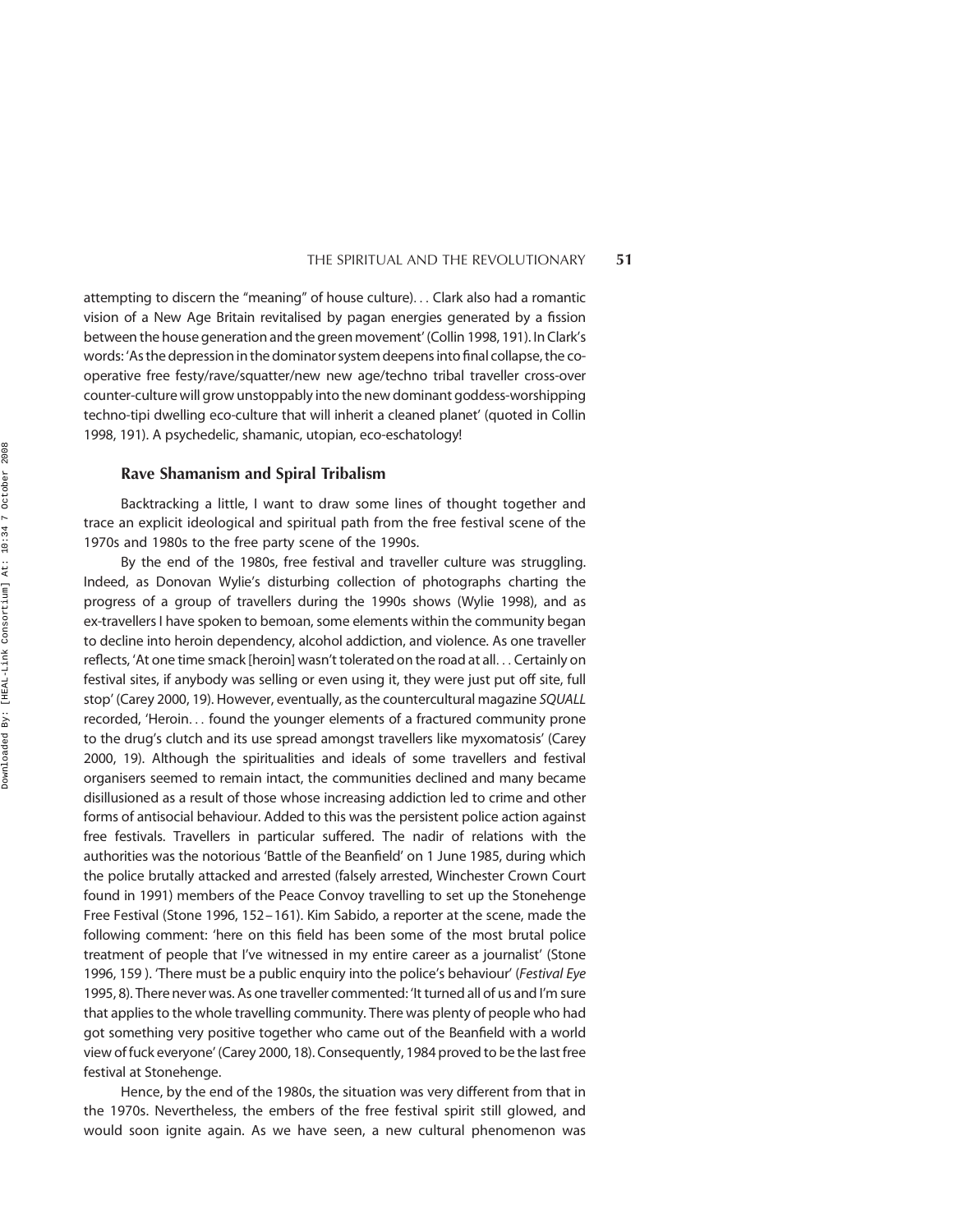emerging in the United Kingdom, resulting from, as Jim Carey recalls, 'an injection of new blood and economy to the festival scene':

Rave parties were similar to free festivals in that they were unlicensed events in locations kept secret until the last possible moment... Some of these parties differed from free festivals in that they were organised by groups such as Sunrise, who would charge an entry fee and consequently make large amounts of money in the process. Not all such rave parties were of this nature however, and the free festival scene began to merge with the rave party scene producing an accessible hybrid with a new dynamism. (Carey 2000, 20)

This merging of free festival and rave cultures, however, led, not simply to the continuation of 'the scene', but also to the continuation of a particular blend of ideologies and spiritualities. The Pagan, punk, anarchic, hippie values of the former, began to shape the latter. As Alex Rosenberger commented in the 1990 issue of Festival Eye, 'over the past year links between "house culture" and "festival culture" have been getting more and more obvious... Ravers seem to have squeezed 20 years of "hippydom" into just two... It was either an incredible coincidence', he continues, 'or a deliberate message, but when Karma Productions organised their Energy Part 2 rave for July last year, the front of their flyer had a picture of Stonehenge surrounded by pentagrams' (Festival Eye 1990, 13). This was no coincidence. Rave collectives and producers such as Karma Productions were directly influenced by free festival culture. Similarly, comments made by the British DJ Danny Rampling about the late-1980s rave scene closely parallel those made by early free festival organisers and attendees, such as Phil Russell: 'In a naïve way we considered that a new age was starting, the Age of Aquarius, and we were the core of it. We were spreading the message of unity. It was a unique, magical time' (quoted in Bussmann 1998, 20). He even goes on to compare what they were doing with what Ken Kesey and his hippy collective, the Merry Pranksters, had done (on Kesey, see Stevens 1987, 305ff; see also Lee and Shlain 1985, 119–126). The free festival scene had evolved into the free party scene. Again, as Rosenberger reported at the time, an 'interesting development last year [1989] was the number of House sound systems that were appearing at festivals like Glastonbury and Treworgey' (1990, 13). Similarly, The Mutoid Waste Company—a group of travellers who sculpted post-apocalyptic art from society's waste—organised a festival/rave in a long railway warehouse in Paris, which combined festival bands playing at one end and rave sound systems at the other (Festival Eye 1990; Rosenberger 1990).

The controversial drug at the centre of rave culture in the late 1980s and 1990s was, of course, 'E' or 'Ecstasy' (methylene-dioxymethamphetamine [MDMA]). Although not a psychedelic in the sense that LSD, mescaline, psilocybin, and other powerful hallucinogens were, it could lead to experiences that 'involved intense insights into the depth of the human psyche that touched on a spiritual revelation or metanoia' (Wright 1998, 228). However, while mood altering, Ecstasy seems not have the same sort of 'spiritual' or 'transcendent' impact that LSD did in the 1960s and 1970s. Although its spiritual significance has been argued (e.g., Eisner 1993), generally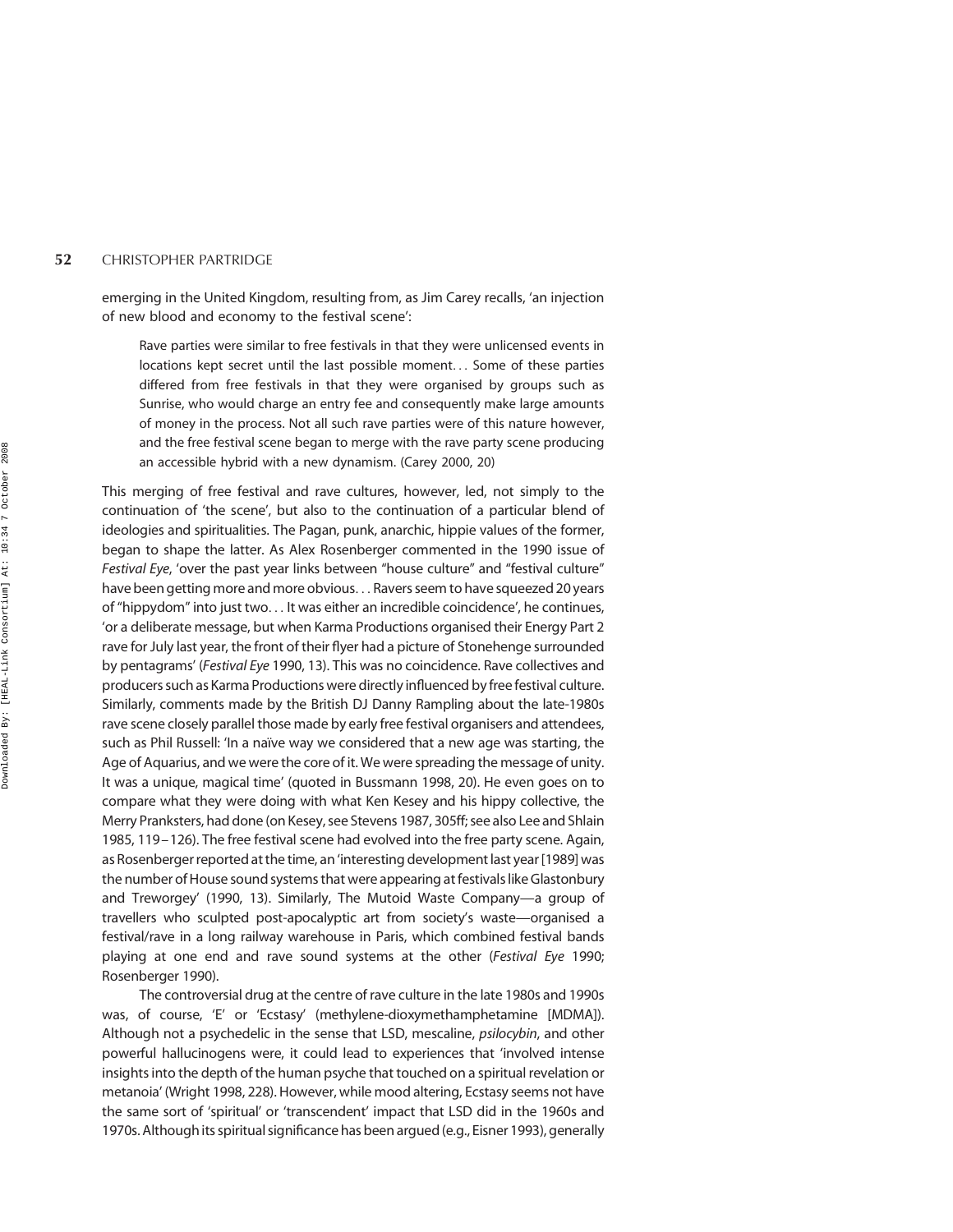speaking it tended to lead simply to egoistic hedonism, rather than to spiritual questing. I am not arguing that psychedelics do not engender hedonistic or egoistic attitudes (for they clearly do), but only that they also, partly because of their particular hallucinogenic properties, tend to contribute to a more spiritually reflective disposition. This can be observed in the underlying philosophy of the Spiral Tribe, which seems to have become more spiritual and ideological as a direct result of moving from primarily using Ecstasy to the use of LSD and psilocybin. That is to say, the shift in drug use led to a perspectival shift, from the simply hedonistic pursuit of happiness to the development of 'an alternative lifestyle, based around psychedelic drugs, tribal techno music, and New Age belief systems' (Osborne 1999, 273; see also Reynolds 1998, 134–154). In the words of Spiral Tribe's Mark Harrison, 'MDMA has its place, but once you've taken it a couple of times, its lessons are learned very quickly and it becomes unnecessary... From what I've seen I don't think it has very much to show you, whereas I don't think you can go wrong with LSD and magic mushrooms. They are much more important... LSD and magic mushrooms have a much more creative influence, not just on raves, but on life, on one's understanding of oneself and the world around' (quoted in Collin 1998, 205).

Significantly, this shift took place at the 1991 Longstock Free Festival, which was held because the police had again banned a solstice gathering at Stonehenge. Longstock proved to be both a 'revelatory, life-changing LSD experience' (Collin 1998, 205) and, more specifically, as Harrison recalls, 'the Tribe's spiritual awakening':

Up until that point I thought ley lines, solstices and all that mumbo-jumbo was just hot air. I had no belief in it. Suddenly that all changed. Something just clicked, we were on a groove and we knew who we were. We got an inkling of the gravity of what we were up to and what we were about. It was bigger than all of us! It wasn't just Spiral Tribe as organisers or co-ordinators, it was also the people around us. We would all be on that kind of buzz, realizing that what we had here extended beyond each and every one of us and beyond the material thing of having a sound system. This is where the whole philosophy of the Spiral Tribe has its roots. But what was a great mystery and surprise—and still is—is that it was already within us. (Harrison, in Collin 1998, 200)

Another member of Spiral Tribe describes their genesis as follows:

... we managed to get hold of a rig by persuading one of our friends to take out a loan... At this point we were all living in squats, so we started doing squat parties and that grew on and developed until we did a party out in Amsterdam. After that we wound up coming back and found ourselves going to a free festival in Britain, near Stonehenge, Longstock, last year, where suddenly a lot of us received a very spiritual sort of feeling... And one thing just lead to another until we started doing a lot of free festivals... (Organ 2004)

From this time on, comparisons were made with, again, Kesey and the Pranksters. Nel Stroud (1994), for example, speaks of 'the Spiral method' as follows: 'rewiring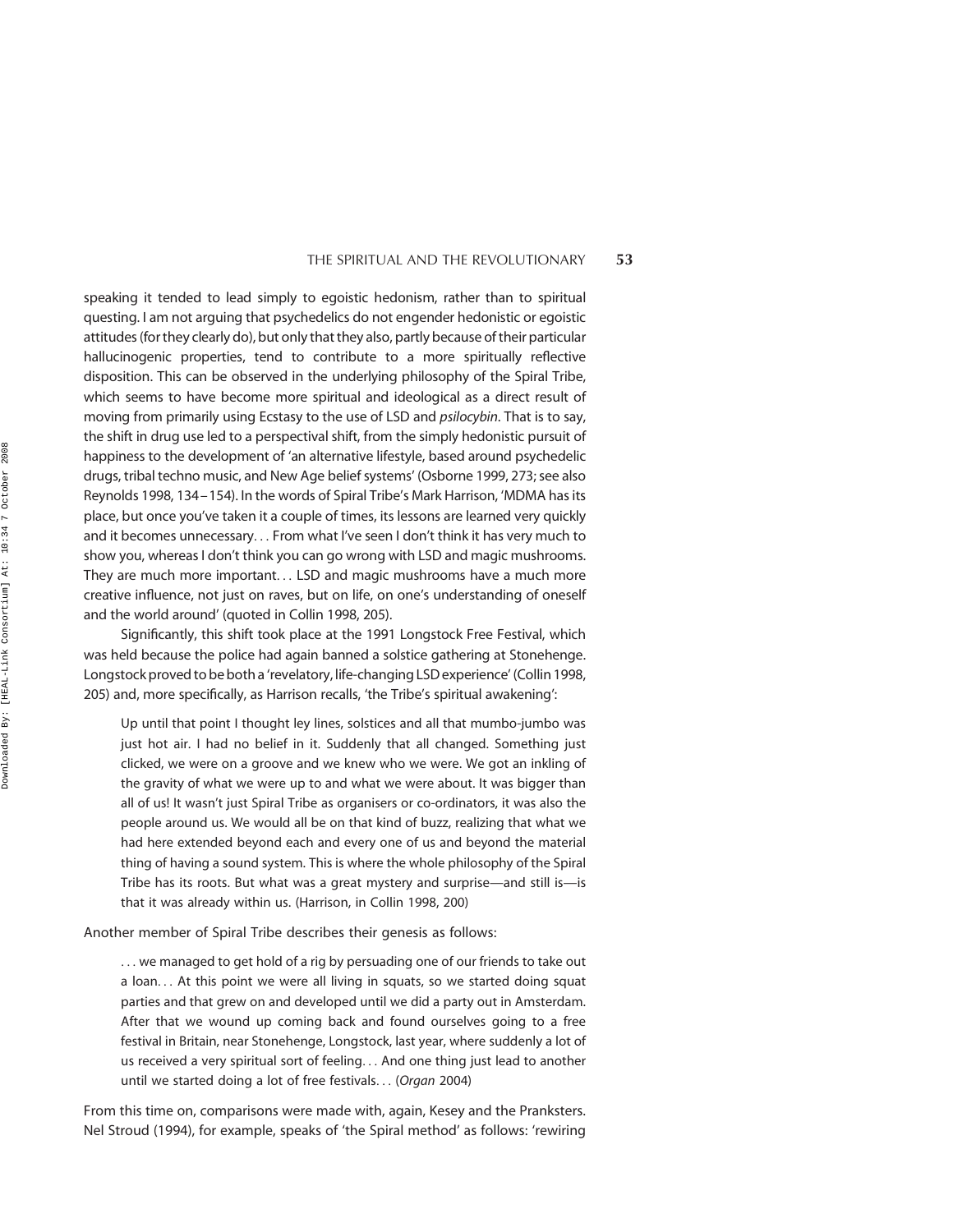of neural circuits through the use of LSD-25, a reconditioning of consciousness as old notions dissolve in the acid surge. They are the descendents of the Pranksters.'

Consequently, largely as a result of the links established with the remnants of the New Age traveller/free festival community, unlike many 'weekend clubbers', the Spiral Tribe and others in countercultural rave scene tended to be ideologically and spiritually driven. Indeed, shaped by free festival culture, such ravers were disillusioned with the hedonistic superficiality of E culture and its lack of countercultural and spiritual content. They were particularly unhappy with what was understood to be the commercialisation of rave culture. Similarly, there were those within the Goa rave scene—which, we have seen, had been moulded by earlier hippie and festival influences—who voiced similar concerns about the commercialisation of trance. Steve Psyko, for example, makes the following comment: 'The parties are made for money... the music is made for money... It reflects the Western mentality. What attracted me in the beginning of electronic music was that it didn't reflect the Western mentality. I am not really interested in any music that reflects that... where consumption is the basis of the mentality' (quoted in Cole and Hannan 2003).

The free festival-rave crossover was assisted by the traveller community. In particular, in this early period, the Spiral Tribe joined with the New Age travellers, imbibed much of their philosophy, and, like the 'Peace Convoy' before them, began travelling around the English countryside setting up their sound system. However, these events were far less organised than the free festivals were: 'We've never really known where we're going, we never really planned for the future of anything... We never predict where we're going to be, we just follow the vibe, we follow what feels right and go with it' (Spiral Tribe, in Organ 2004). Nevertheless, they quickly became, as Reynolds witnessed, 'prime movers on the scene, luring thousands of urban ravers to party at disused airfields and abandoned quarries' (Reynolds 1998, 136). These, as we have noted, became increasingly ideological and Pagan as they absorbed and communicated the free festival spirit. Believing the countryside to be a politically charged environment, they developed, Collin notes:

a romantic, purist philosophy, based on their background, the situations they found themselves in and the people they came into contact with... They began to believe that techno was... the voice of the culturally dispossessed... [and] that the Spiral Tribe were in some way connected to prehistoric tribes of nomads who had celebrated music and dance thousands of years earlier in the same surroundings; that free parties were shamanic rites which, using new musical technologies in combination with certain chemicals... preferably in settings of spiritual significance, could reconnect urban youth with the earth to which they had lost contact, thus averting imminent ecological crisis. (1998, 203–204)

It is interesting to note that, in the wake of the Criminal Justice and Public Order Act (3 November 1994), which dealt a heavy blow to British outdoor gatherings, the culture began to go mainstream. That said, certain elements of the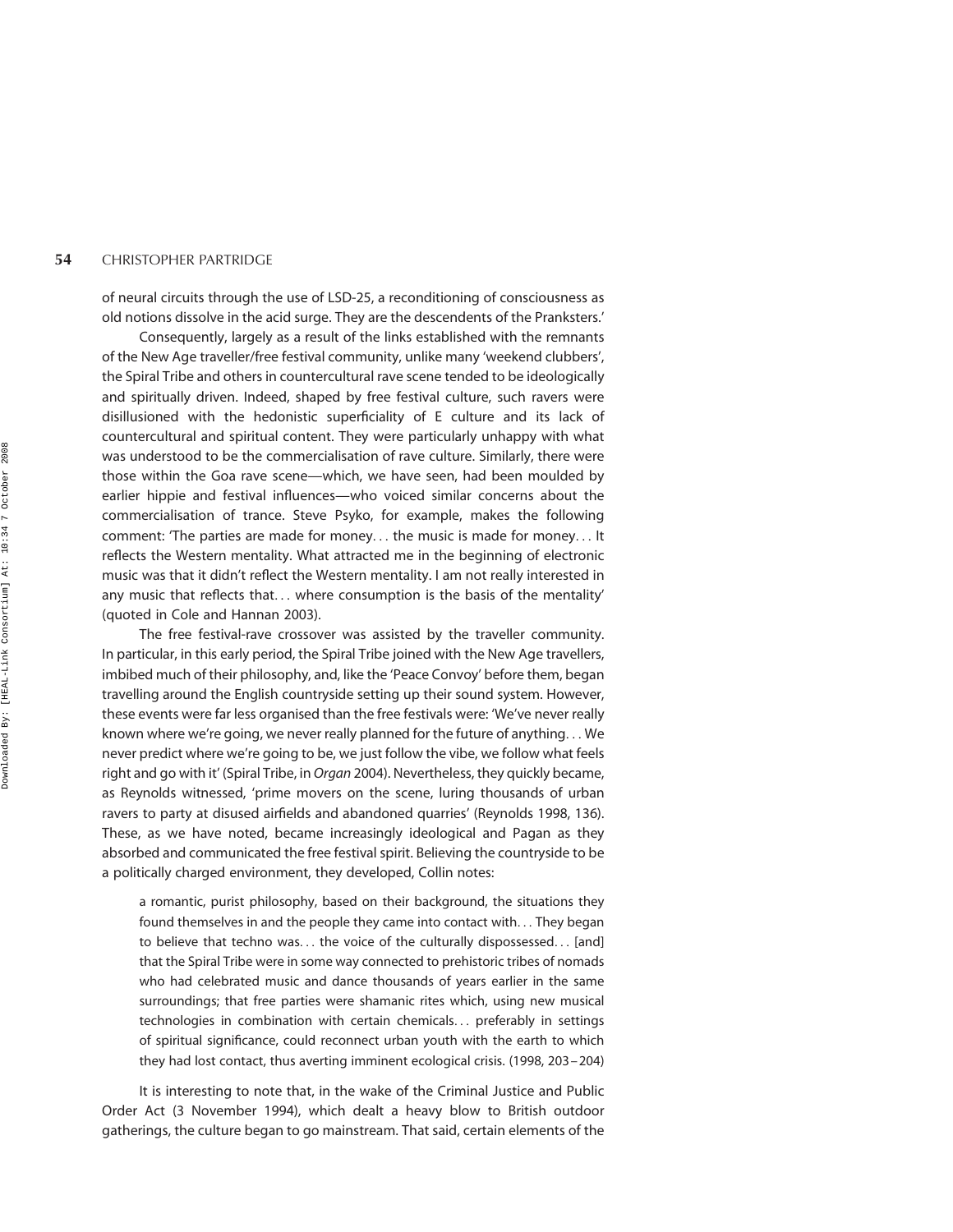scene went underground, as was the case with the ART LAB in my home town of Preston (Hemment 1998, 219–227 ), and some sound systems, such as the Spiral Tribe, moved to Europe (Rietveld 1998, 250 –251). For the most part, however, raves continued in licensed clubs, some of which held on to the countercultural and alternative spiritual ethos. The most important of these was perhaps Club Dog, which, as Reynolds notes, created 'a milieu in which the original free-party revellers mingled with part-time crusties, non-aligned trance fans and recent converts from rock to techno' (1998, 149). At roughly the same time, Easternised trance also went overground and 'exploded into media consciousness' (Reynolds 1998, 151). As it did, shamanism, Paganised romanticism, and dance as meditation surfaced in mainstream popular culture.

## Concluding Comments

Not only do free festivals and raves share many countercultural ideological and alternative spiritual resources, but, more directly, in the late 1980s and early 1990s the bohemian free festival gatherings of like-minded, free-thinkers, inspired by utopian ideals, Easternised psychedelia, and eco-activism, crossed over into rave culture. We have seen, for example, that Spiral Tribe, which was at the centre of many alternative raves in the United Kingdom and Europe in the early 1990s, had strong and formative connections with the New Age traveller community, free festival culture, and psychedelic spirituality. Indeed, many such raves (e.g. Castlemorton Common in 1992) were essentially free festivals in a rave style (see Stone 1996, 181–187). The 'temporary autonomous zone' continued.

While outdoor, psychedelic dance culture in the United Kingdom was greatly impeded by the 1994 Criminal Justice and Public Order Act, the spiritual rave scene continued in venues such as Club Dog, Return to the Source, and Megatripolis. Organisers such as Clark (Megatripolis) and Chris Deckker (Return to the Source) have worked hard to develop spaces in which the alternative spiritualities and countercultural ideologies informing earlier rave and festival cultures could flourish. Indeed, Return to the Source, like some outdoor free festivals, has incorporated sacred dance, Shamanism, and Pagan rituals into some of their events. For example, their first 'party' in 2001 (14 April) celebrated 'the Spring equinox and the fertility Goddess Eostre, the Pagan Goddess of Spring...' (Return to the Source 2001, 1). Similarly, the Return to the Source label has released several CDs exploring alternative spiritual themes, notably Deep Trance and Ritual Beats (no date) and The Chakra Journey (online). For the compilation album Sacred Sites (1997), Deckker invited some leading international producers of psychedelic trance to choose a sacred site that inspired them. 'Their task was to visit the site, feel the energy and then create a track expressing through music the power of the site.' Hence, he says, 'This album represents a global journey. It is an attempt to reconnect with the ancient spirits of the earth, reminding us of the power we once felt as we danced the sacred path. The power we again feel today. We dedicate this album to our beautiful planet "Gaia" and all her devas' (Deckker 1997b, 5).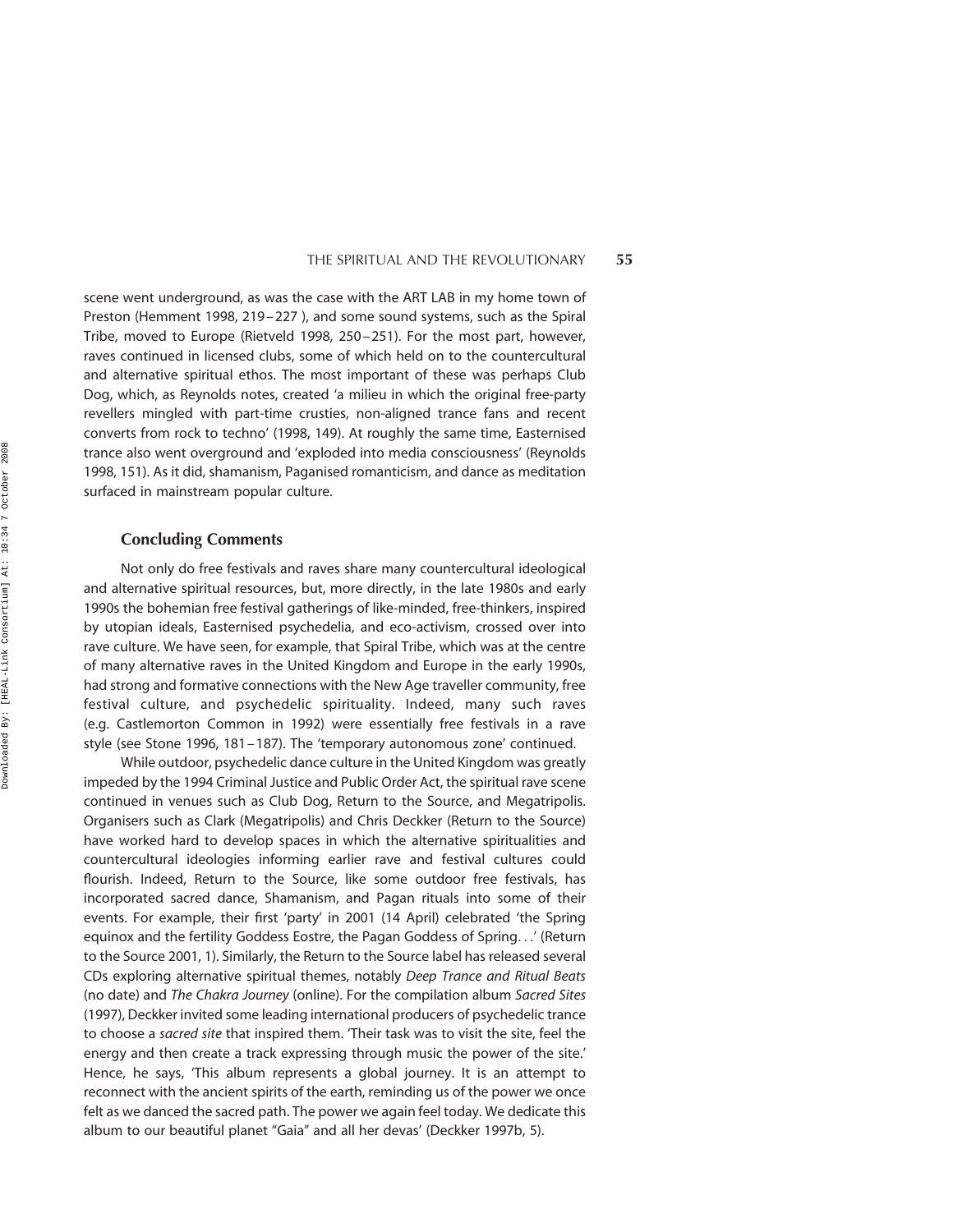While much contemporary 'club culture' cannot be described in this way, in that it has more in common with the 1970s disco culture in which house music has its origins (Garratt 1998,  $3-31$ ),<sup>9</sup> we have seen that many of the DJs, musicians, and organisers have been inspired by such ideals and spiritualities. For example, pillar of the hippie counterculture, popular performer on the free festival circuit, and former Gong member, Steve Hillage, has, with his partner Miquette Giraudy, made an enormously successful transition into dance culture as System 7. He has worked with numerous dance/techno/rave producers from Derrick May (see System 7 and Derrick May 2002) and Laurent Garnier (see System 7 2003) to drum 'n' bass DJ Doc Scott (see System 7 1996), and Tribal Drift's Cyrung. Similarly, psychedelic space rockers Ozric Tentacles, founded at the 1983 Stonehenge Free Festival, influenced and supported emerging rave culture and, in turn, have had their work remixed by dance music producers (for example Ozric Tentacles 1999). Moreover, two members of the band have even set up their own techno/rave outfit, Eat Static. All of these musicians continue to articulate countercultural and alternative spiritual themes.

It may now be too difficult in the United Kingdom, since the Criminal Justice and Public Order Act, to hold free festivals and raves at sacred sites such as Stonehenge, but the alternative spiritual and countercultural emphases that inspired the free festivals and that became ubiquitous in rave counterculture have continued. Whether in a more muted form in some clubs or more explicitly at the increasing number of commercial music festivals in the United Kingdom, alternative spiritualities and countercultural ideologies are alive and, if not well, at least still breathing.

## **NOTES**

- 1. It should be noted that, while this discussion focuses primarily on subversive, countercultural, and alternative spiritual streams within rave culture, there is much within later 'rave' culture that is, strictly speaking, neither 'countercultural' nor 'spiritual'. Rather, what emerged as 'club culture' became, to the chagrin of many insiders, commercialised and mainstream.
- 2. The term, which reflects the idealism of the period, is taken from the first account of the early festivals (Sandford and Reid 1974).
- 3. George McKay has provided a helpful 'Time-line of Festival Culture' (2000, 87 –115). See also Clarke's 'Outline of Main Events', which lists festivals from 1956 to 1981 (Clarke 1982, v–ix). See also: http://festival-zone.0catch.com/.
- 4. The term was used by the then British Home Secretary, Douglas Hurd.
- 5. There are numerous references to and remixes of such bands by current dance/rave/electronica producers (e.g. Can). Mixmaster Morris, for example, refers to 'the Godlike genius' of, among others, Can, Kraftwerk, Edgar Froese (of Tangerine Dream), Klaus Schulze and Brian Eno (Irresistible Force 1992). Again, it is not unusual for such artists to support bands such as Hawkwind.
- 6. With Graham Wood and Ian St Paul, in 1994 Ron Rothfield founded the influential dance organisation and record label TIP. The organisation now continues as Tip World, now managed only by Raja Ram (http://www.tipworld.co.uk/).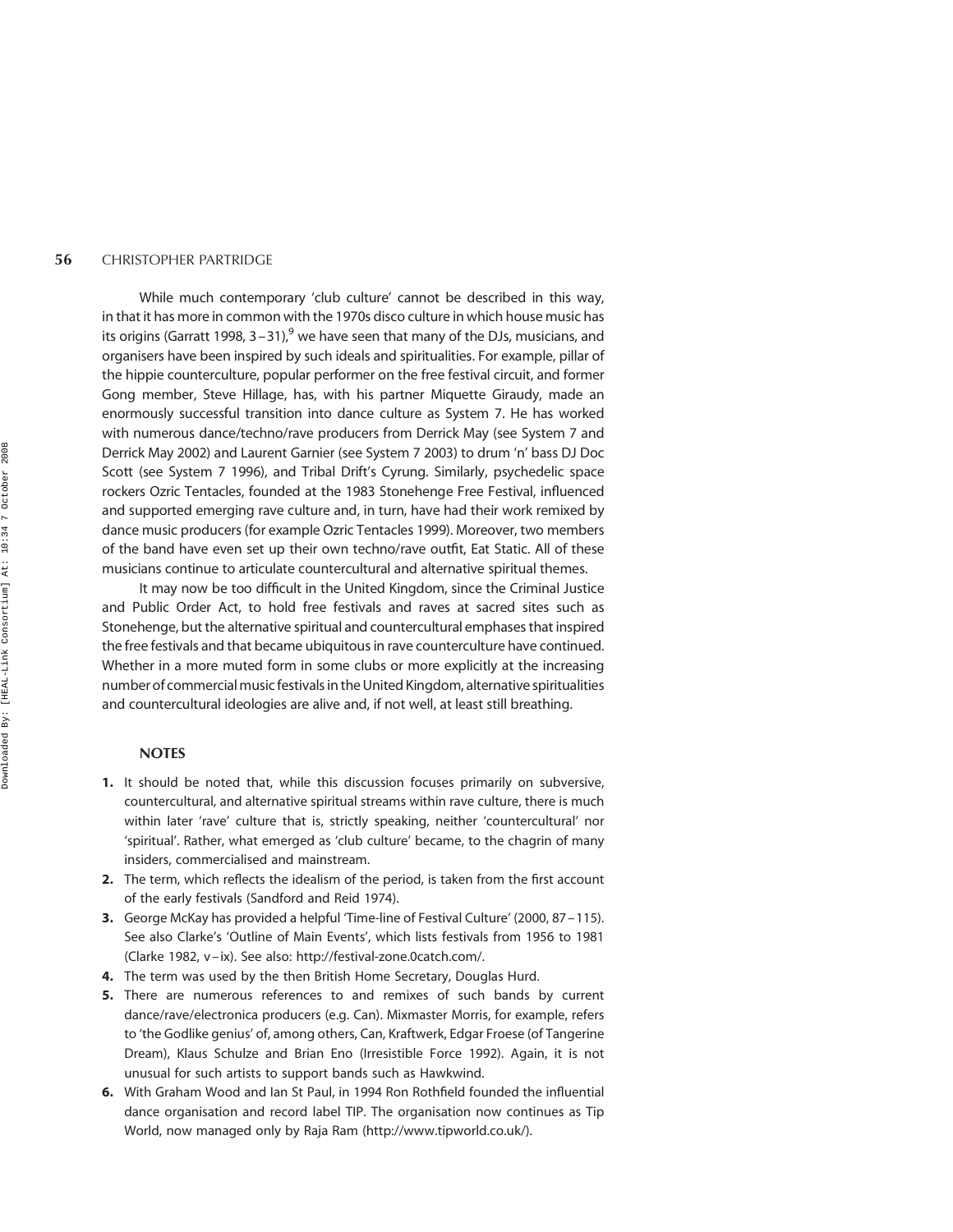- 7. Fraser Clark's indebtedness to McKenna is clearly evident in his essay 'The Final Word on Drugs' (1997), at the beginning of which he explains to the reader that he is doing little more than expounding McKenna's thought (Clark 1997, 185 ). See also his online Book of RavElations (Clark 2003) in which there are repeated references to McKenna.
- 8. On Zuvuya, see httt://www.delerium.co.uk/bands/zuvuya/. Founder member Phil Pickering went on to work with Tribal Drift.
- 9. That said, as Ben Malbon has shown of the clubbing experience, 'Far from being a mindless form of crass hedonism, as some commentators suggest, clubbing is for many both a source of extraordinary pleasure and a vital context for the development of personal and social identities' (Malbon 1999, 5).

## REFERENCES

AITKEN, D. 1990. 20 years of free festivals in Britain. Festival Eye: 18–21.

- AVATARA. No date. Avatara. In The Chakra journey, booklet issued with the compilation CD The Chakra Journey, edited by C. Deckker, 26–7. London: Return to the Source.
- BECKERLEY, T. 2003. Glastonbury entertains. Festival Eye 10.
- BEY, H. 2003. T.A.Z. The temporary autonomous zone, ontological anarchy, poetic terrorism. 2nd edn. Brooklyn, NY: Autonomedia.
- BOLTWOOD, G. 1997. Channelling. In Sacred sites, booklet issued with the compilation CD Sacred Sites, edited by C. Deckker, 40–3. London: Return to the Source.
- BUSSMANN, J. 1998. Once in a lifetime: The crazy days of acid house and afterwards. London: Virgin Books.
- CAREY, J. 2000. Assemblies of celebration, assemblies of dissent. In SchQUALL, 15–21. Brighton: Justice?
- CLARK, F. 1997. The final word on drugs. In Psychedelia Britannica: Hallucinogenic drugs in Britain, edited by A. Melechi, 185–204. London: Turnaround.
- CLARK, F. 2003. Book of RavElations. Available online from: http://easyweb.easynet.co.uk/ fraserclark/docs/writings.htm#ravelations (accessed 1 August 2003).
- CLARKE, M. 1982. The politics of pop festivals. London: Junction Books.
- COLE, F. and M. HANNAN. 2003. Goa trance: a psykotropic trip through tibedelic transcapes. Available online from: http://www.princeton.edu/~cspock/Goa\_Trance.htm (accessed 20 August 2003).
- COLLIN, M. 1998. Altered states: The story of ecstasy culture and acid house. London: Serpent's Tail.
- D'ANDREA, A. 2004. Global nomads: Techno and new age as transnational countercultures in Ibiza and Goa. In Rave culture and religion, edited by G. St John, 236–55. London: Routledge.
- DAVIS, E. 2004. Hedonic tantra: Golden Goa's trance transmission. In Rave culture and Religion, edited by G. St John, 256–72. London: Routledge.
- DECKKER, C. 1997b. Introduction. In Sacred sites, booklet accompanying the Sacred Sites CD, edited by C. Deckker, 4–5. London: Return to the Source.
- DUVIGNAUD, J. 1976. Festivals: A sociological approach. Cultures 3: 13–25. EISNER, B. 1993. Ecstasy revisited. Gnosis 26: 55–9.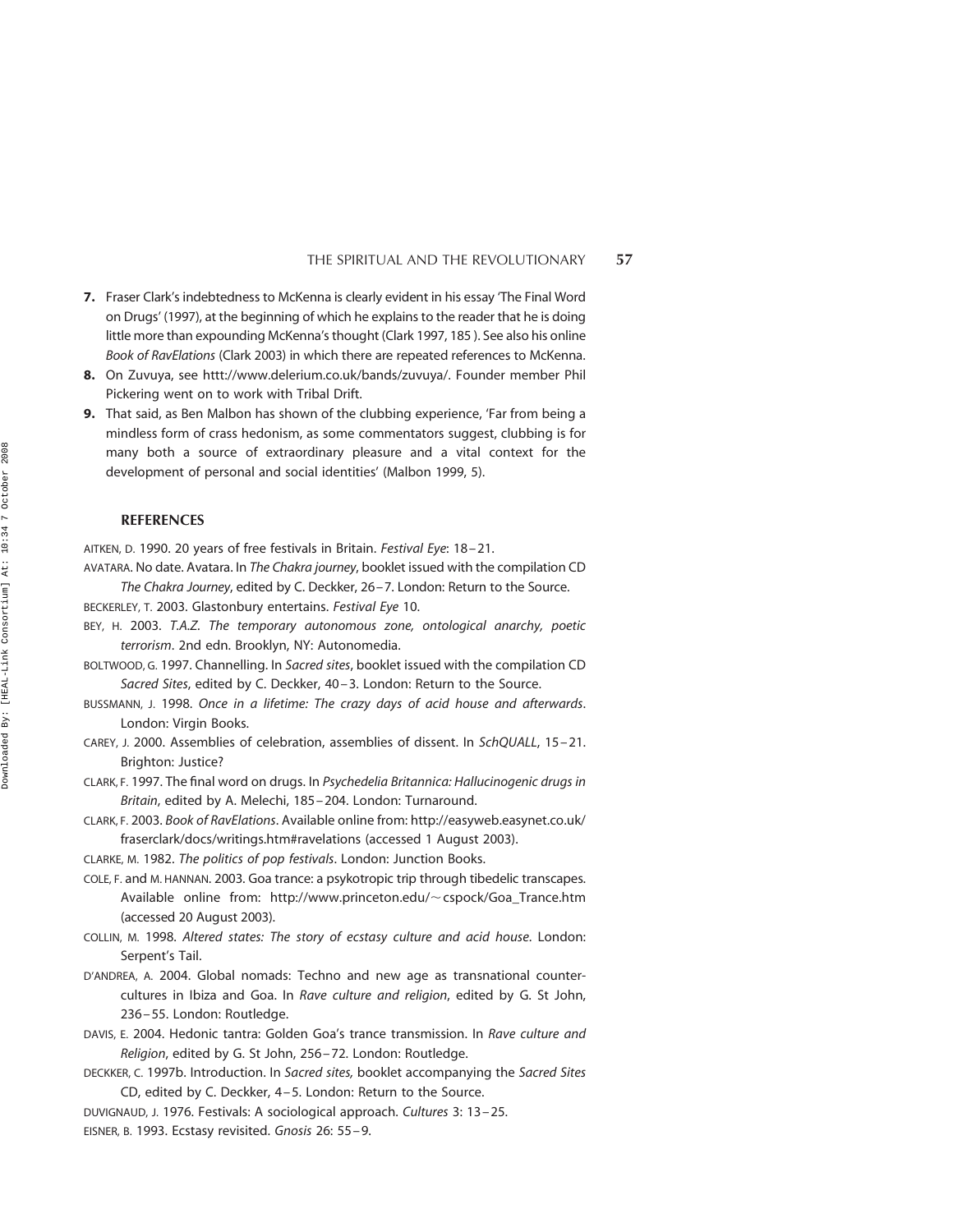FESTIVAL EYE. 1990. Les mutatuons Parisiennes! Festival Eye: 37.

FESTIVAL EYE. 1995. The 'Beanfield' revisited. Festival Eye: 8.

GARRATT, S. 1998. Adventures in Wonderland: A decade of club culture. London: Headline.

- HEMMENT, D. 1998. Dangerous dancing and disco riots: The nothern warehouse parties. In DIY culture: Party and protest in nineties Britain, edited by G. McKay, 208–227. London: Verso.
- HETHERINGTON, K. 2000. New Age travellers: Vanloads of uproarious humanity. London: Cassell. HUTSON, S. 1999. Technoshamanism: Spiritual healing in the rave subculture. Popular Music and Society 23: 53–77.
- INSECTOID. 1997. Aboriginal sites, Australia. In Sacred sites, booklet accompanying the Sacred Sites CD, edited by C. Deckker, 49 –50. London: Return to the Source.
- LEE, M. A., and M. SHLAIN. 1985. Acid dreams: The complete social history of LSD: The CIA, the sixties, and beyond. New York: Grove Press.
- LINDEMANN, M. 1999. Highlights of a Swiss UFO conference. Available online from: http:// www.deoxy.org/t\_swiss.htm (accessed 24 April 1999).
- MALBON, B. 1999. Clubbing: Dancing, ecstasy and vitality. London: Routledge.
- MCKAY, G. 2000. Glastonbury: A very English fair. London: Victor Gollancz.
- MCKENNA, T. 1986. Foreword. In Psilocybin: Magic mushroom Grower's guide. A handbook for Psilocybin enthusiasts, edited by O. T. Oss, and O. N. Oeric, 13–15. Berkeley: Quick American Publishing.
- MCKENNA, T. 1991. The archaic revival: Speculations on psychedelic mushrooms, the Amazon, virtual reality, UFOs, evolution, shamanism, the rebirth of the Goddess, and the end of history. San Francisco: Harper.
- MCKENNA, T. 1999. Food of the gods. London: Rider.
- MICHELL, J. 1969. The view over Atlantis. London: Abacus.
- NME. 2003. Time line: A history of the Glastonbury festival. Glastonbury: A Celebration of the World's Greatest Festival—NME Special: 12 –15.
- ORGAN. 2004. Archive interview with Spiral Tribe. Organ Magazine. Available online from: http://www.organart.demon.co.uk/intspiral.htm (accessed 18 August 2004).
- OSBORNE, B. 1999. The A Z of club culture. London: Sceptre.
- PARTRIDGE, C. 2003. Sacred chemicals? Psychedelic drugs and mystical experience. In Mysticisms East and West: Studies in mystical experience, edited by C. Partridge, and T. Gabriel, 98 –131. Carlisle: Paternoster.
- PARTRIDGE, C. 2006. The re-enchantment of the West: Alternative spiritualities, sacralization, popular culture, and occulture, Vol. 2. London: Continuum.
- RETURN TO THE SOURCE. 2001. The source tribe 5, newsletter. London: Return to the Source.
- REYNOLDS, S. 1997. Back to Eden: Innocence, indolence and pastoralism in psychedelic music, 1966–1996. In Psychedelia Britannica: Hallucinogenic drugs in Britain,
	- edited by A. Melechi, 143–65. London: Turnaround.
- REYNOLDS, S. 1998. Energy flash: A journey through rave music and dance culture. London: Picador.
- RIETVELD, H. 1998. Repetitive beats: Free parties and the politics of contemporary DIY dance culture in Britain. In DIY culture: party and protest in nineties Britain, edited by G. McKay, 243–67. London: Verso.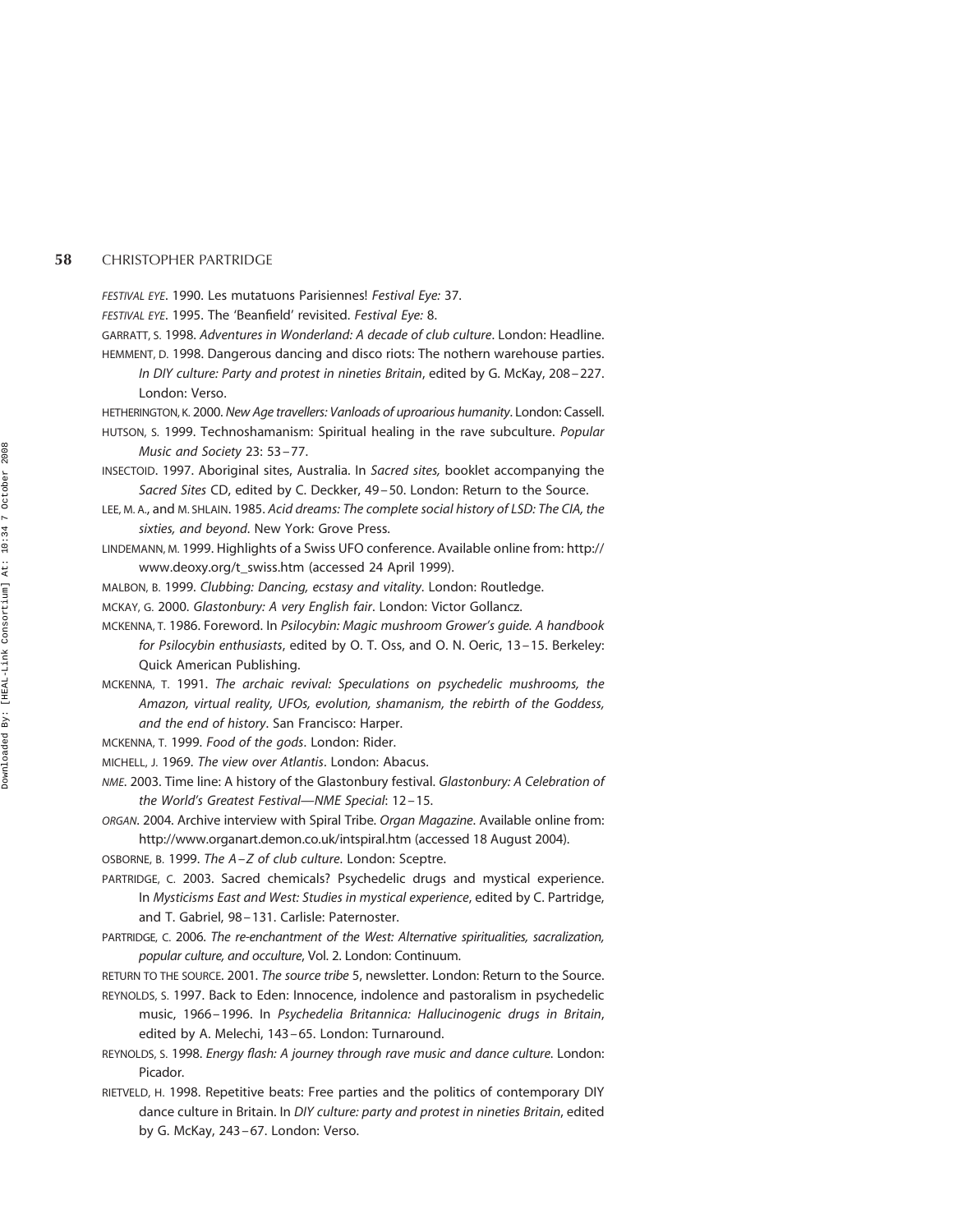- RIMBAUD, P. 1981. The last of the hippies: A hysterical romance. A series of shock slogans and mindless token tantrums, booklet distributed with Crass Christ—The Album, 3–13. London: Crass Records/Rough Trade.
- ROSENBERGER, A. 1990. Rave on! Festival Eye: 13.
- SALDANHA, A. 2004. Goa trance and trance in Goa: Smooth striations. In Rave culture and religion, edited by G. St John, 273–86. London: Routledge.
- SANDFORD, J., and R. REID. 1974. Tomorrow's people. London: Jerome Publishing.
- STAR CHILDREN. 1997. Sacred reunion. In Sacred sites, booklet accompanying the Sacred sites CD, edited by C. Deckker, 44 –5. London: Return to the Source.
- STEVENS, J. 1987. Storming heaven: LSD and the American dream. London: HarperCollins, Flamingo.
- ST JOHN, G., ed. 2004. Rave culture and religion. London: Routledge.
- STONE, C. J. 1996. Fierce dancing: Adventures in the underground. London: Faber and Faber.
- STONE, C. J. 1999. The last of the hippies. London: Faber and Faber.
- STROUD, N. 1994. Spiral tribe and mutoid waste, bedlam etc. in the Czech Republic. Available online from: http://www.compsoc.man.ac.uk/ $\sim$ network23/freeparty/ spiral.htm (accessed 18 August 2004).
- SUTHERLAND, S. 2003. Introduction: Welcome to Glastonbury. Glastonbury: A Celebration of the World's Greatest Festival—NME Special: 4–10.
- TRAMACCHI, D. 2000. Field tripping: Psychedelic communitas and ritual in the Australian bush. Journal of Contemporary Religion 15: 201–13.
- UNIVERSAL SOUND. 1997. Third Eye. In The Chakra Journey, booklet accompanying The Chakra Journey CD, edited by C. Deckker, 60. London: Return to the Source. Introduction: Welcome to Glastonbury. glastonbury: A Celebration of the World's Greatest Festival—NME Special: 4–10.
- WHITELEY, S. 1997. Altered sounds. In Psychedelia Britannica: Hallucinogenic drugs in Britain, edited by A. Melechi, 120–42. London: Turnaround.
- WORTHINGTON, A. 2004. Stonehenge: Celebration and subversion. Loughborough: Alternative Albion.
- WRIGHT, M. A. 1998. The great British ecstasy revolution. In DIY culture: Party and protest in nineties Britain, edited by G. McKay. London: Verso.
- WYLIE, D. 1998. Losing ground. London: Fourth Estate.

## **DISCOGRAPHY**

ALLEN, M. 1997. Shamanic trance: Psiberfunk mix. Return to the Source.

ANOTHER GREEN WORLD. No date. On Lydia's sixth moon. On the compilation Deep Trance and Ritual Beats. Return to the Source.

CEBA. 1997. Sky Spirit. On the compilation Sacred sites. Return to the Source.

- CHAKRA JOURNEY, THE. Available online from: http://festival-zone.0catch.com/Return to the Source.
- DEEP TRANCE AND RITUAL BEATS. No date. Return to the Source.

INSECTOID. 1997. Tribadelic nomads. On the compilation Sacred sites. Return to the Source. IRRESISTIBLE FORCE, THE. 1992. Flying high. Rising High Productions.